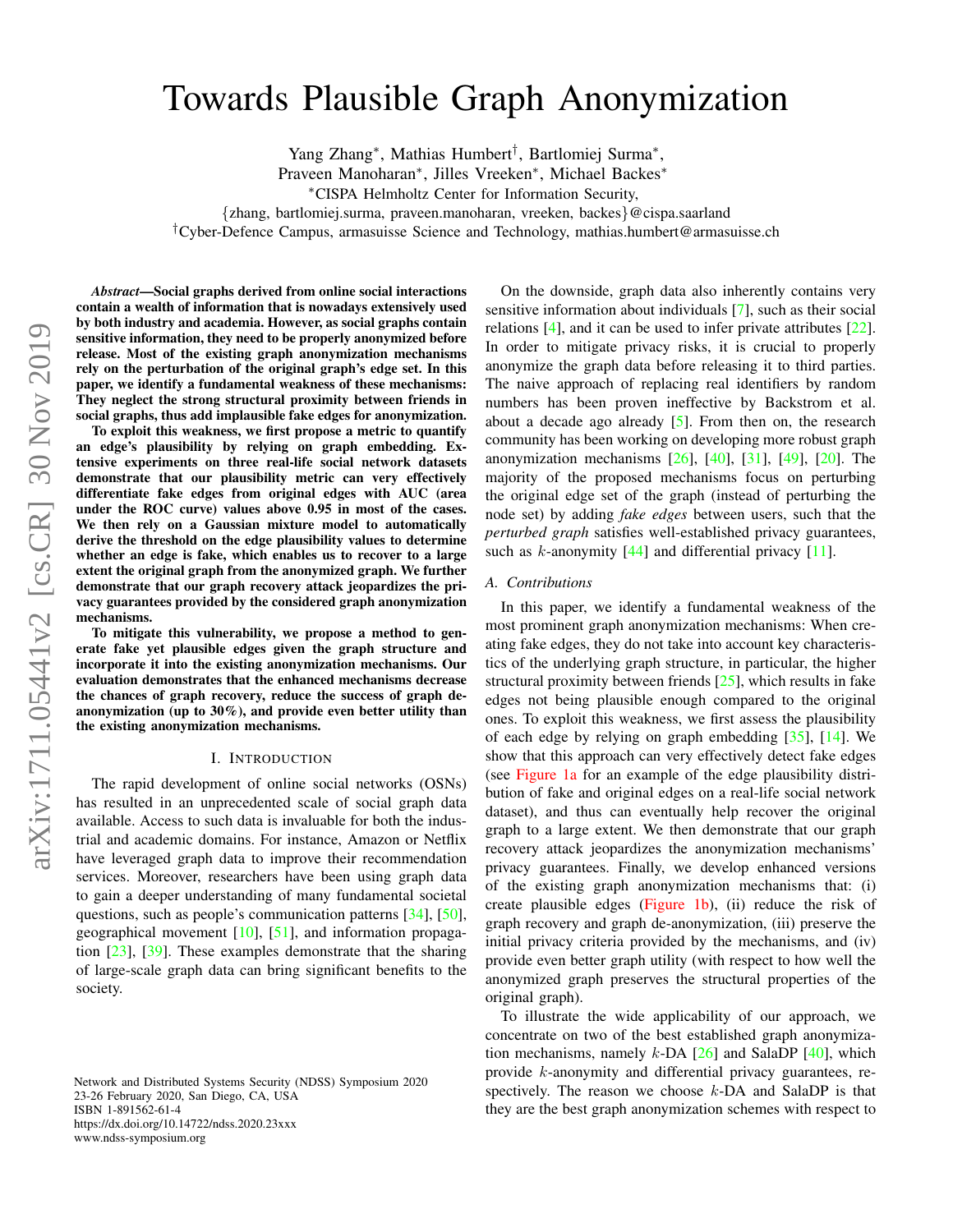<span id="page-1-1"></span><span id="page-1-0"></span>

Fig. 1: Plausibility distributions of fake and original edges in the NO dataset anonymized by (a) the original  $k$ -DA and (b) by our enhanced k-DA mechanisms. The edge plausibility is defined in [Section III.](#page-3-0) The NO dataset is collected by Viswanath et al.  $[47]$ , and k-DA  $[26]$  is one of the anonymization mechanisms we concentrate on in this paper.

utility and resistance to de-anonymization (in addition to being the most cited). This conclusion is drawn from the evaluation performed by Ji et al. [\[18\]](#page-13-14).

In the following, we provide an overview of our contributions in this paper.

Edge Plausibility: We measure the plausibility of an edge as the structural proximity between the two users it connects. In the field of link prediction  $[25]$ , structural proximity is normally measured by human-designed metrics, which only capture partial information of the proximity. Instead, we rely on graph embedding [\[35\]](#page-13-12), [\[14\]](#page-13-13) to map users in the anonymized graph into a continuous vector space, where each user's vector comprehensively reflects her structural properties in the graph. Then, we define each edge's plausibility as the similarity between the vectors of the two users this edge connects, and postulate that lower similarity implies lower edge plausibility.

Graph Recovery: We show the effectiveness of our approach in differentiating fake edges from original ones without determining a priori a specific decision threshold on the plausibility metric. For this case, we adopt the AUC (area under the ROC curve) value as the evaluation metric. Extensive experiments performed on three real-life social network datasets show that our plausibility metric achieves excellent performance (corresponding to AUC values greater than 0.95) in most of the cases. Then, observing that the fake and real edges' empirical plausibility follow different Gaussian distributions, we rely on a Gaussian mixture model and maximum a posteriori probability estimate to automatically determine the threshold on the edge plausibility values to detect fake edges. Our experimental results show that this approach achieves strong performance with F1 scores above 0.8 in multiple cases. After deleting the fake edges, we are able to recover, to a large extent, the original graph from the anonymized one.

Privacy Damage: The two anonymization mechanisms we

consider follow different threat models and privacy definitions. To precisely quantify the privacy impact of our graph recovery, we propose privacy loss measures tailored to each mechanism we target. As the first anonymization mechanism assumes the adversary uses the users' degrees to conduct her attack, we evaluate the corresponding privacy impact as the difference between users' degrees in the original, anonymized, and recovered graphs. For the differential privacy mechanism, we measure the magnitude and entropy of noise added to the statistical measurements of the graph. Our experimental results show that the privacy provided by both mechanisms significantly decreases, which demonstrates the vulnerabilities of existing graph anonymization techniques.

Enhancing Graph Anonymization: In order to improve the privacy situation, we propose a method that generates plausible edges while preserving the original privacy guarantees of each mechanism. We rely on statistical sampling to select potential fake edges that follow a similar plausibility distribution as the edges in the original graph. Our experimental results show that our enhanced anonymization mechanisms are less prone to graph recovery (AUC dropping by up to 35%) and preserve higher graph utility compared to the existing anonymization mechanisms. More importantly, we show that our enhanced mechanisms reduce the state-of-the-art graph deanonymization [\[32\]](#page-13-15) attack's performance significantly (up to 30% decrease in the number of de-anonymized users).

In summary, we make the following contributions in this paper:

- We perform a graph recovery attack on anonymized social graphs based on graph embedding that captures the structural proximity between users and thus unveils fake edges (i.e., relations) between them.
- We show through extensive experimental evaluation that our graph recovery attack jeopardizes the privacy guar-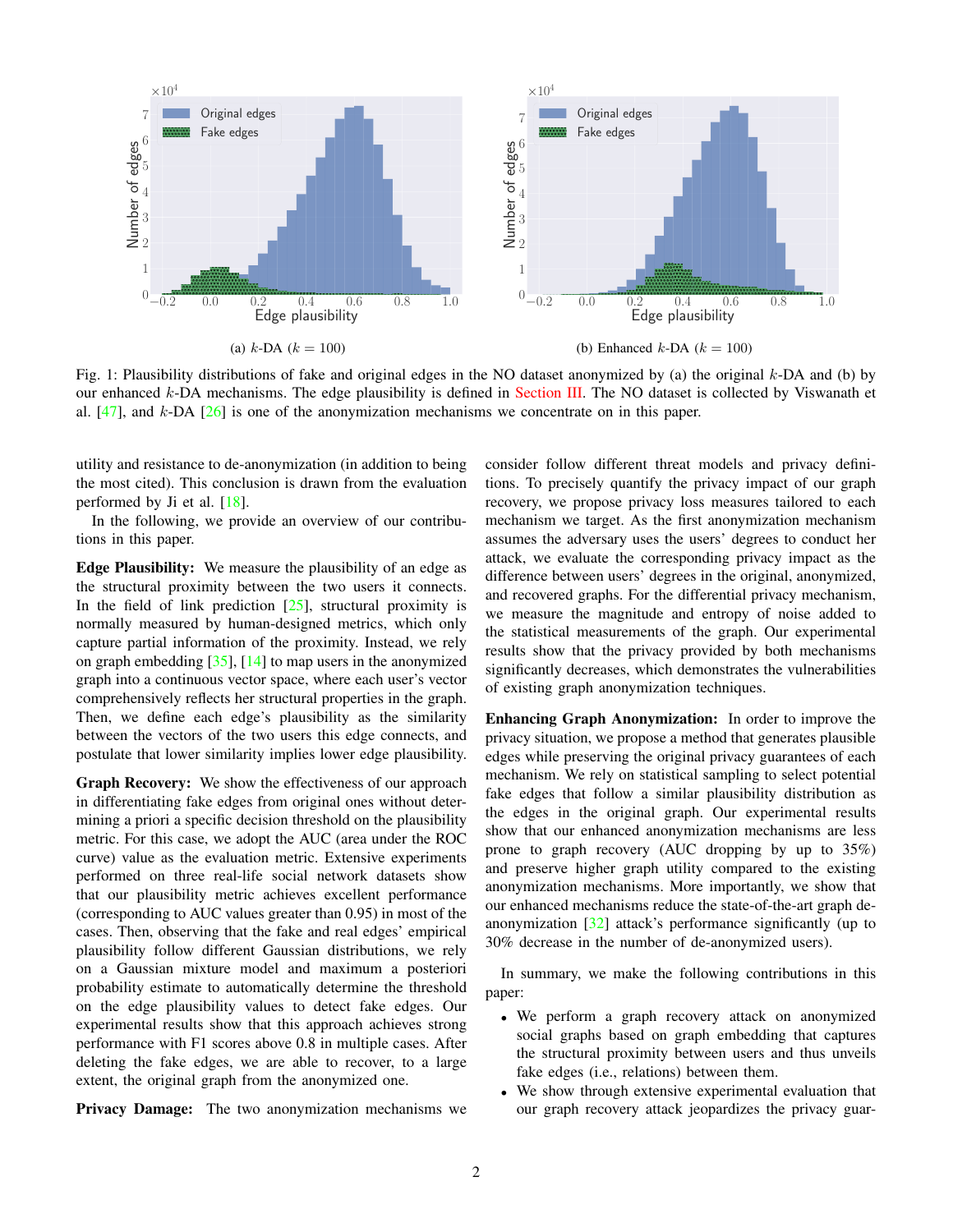TABLE I: Notations.

<span id="page-2-4"></span><span id="page-2-1"></span>

| Notation                                   | Description                                         |
|--------------------------------------------|-----------------------------------------------------|
| $\mathcal{G} = (\mathcal{U}, \mathcal{E})$ | Social graph                                        |
| $u \in \mathcal{U}$                        | A social network user                               |
| $\{u, u'\} \in \mathcal{E}$                | An edge connecting users $u$ and $u'$               |
| $\mathcal A$                               | Anonymization mechanism                             |
| $G_A$                                      | Anonymized social graph                             |
| $\kappa(u)$                                | Friends of user $u$                                 |
| f(u)                                       | Embedding vector of user $u$                        |
| $s_A(u, u')$                               | Plausibility of edge $\{u, u'\}$ in $\mathcal{G}_A$ |
| $\mathcal{G}_{\mathcal{R}}$                | Recovered social graph                              |
| $D(\mathcal{G})$                           | $dK-2$ series of G                                  |
| Gτ                                         | Anonymized graph by enhanced mechanism              |

antees provided in two prominent graph anonymization mechanisms.

• We propose enhanced versions of these graph anonymization mechanisms that improve both their privacy and utility provisions.

#### *B. Organization*

The rest of the paper is organized as follows. We introduce the notations, anonymization mechanisms, and threat model used throughout the paper in [Section II.](#page-2-0) [Section III](#page-3-0) presents our edge plausibility definition and [Section IV](#page-4-0) evaluates its effectiveness. The privacy impact of our graph recovery is studied in [Section V.](#page-8-0) In [Section VI,](#page-9-0) we introduce our enhanced graph anonymization mechanisms. [Section VII](#page-12-0) discusses the related work in the field and [Section VIII](#page-12-1) concludes the paper.

#### II. PRELIMINARIES

<span id="page-2-0"></span>In this section, we first introduce the notations, second, describe the two anonymization mechanisms we study, and third, present the threat model.

#### *A. Notations*

We model a social graph as an undirected graph  $G =$  $(\mathcal{U}, \mathcal{E})$ , where set U contains the users (nodes) and set  $\mathcal{E} \subseteq$  $\{\{u, u'\}| u, u' \in \mathcal{U} \land u \neq u'\}$  represents all the edges of the graph. We define by  $A$  the anonymization mechanism which transforms G to an anonymized graph  $\mathcal{G}_A = (\mathcal{U}, \mathcal{E}_A)$  following the privacy criteria of  $A$ . By this definition, we only consider graph anonymization mechanisms that do not add new nodes but only modify edges. This is in line with most of the previous works [\[26\]](#page-13-7), [\[52\]](#page-14-7), [\[40\]](#page-14-3), [\[31\]](#page-13-8), [\[49\]](#page-14-4). We further use  $\kappa(u)$  to represent u's friends in G, i.e.,  $\kappa(u) = \{u' | \{u, u'\} \in \mathcal{E}\}.$ Accordingly,  $\kappa_{\mathcal{A}}(u)$  represents u's friends in  $\mathcal{G}_{\mathcal{A}}$ . For presentation purposes, we summarize the notations introduced here and in the following sections in [Table I.](#page-2-1)

#### *B. Graph Anonymization Mechanisms*

We briefly review the two graph anonymization mechanisms we study. For more details, we refer the readers to the original papers. Note that, to fully understand these two mechanisms, we have also inspected the source code of Sec-Graph [\[18\]](#page-13-14), a state-of-the-art software system for evaluating graph anonymization which includes an implementation of both k-DA and SalaDP.

 $k$ -DA  $[26]$ :  $k$ -DA follows the notion of  $k$ -anonymity in database privacy. The mechanism assumes that the adversary has prior knowledge of its target users' degrees in a social graph, i.e., numbers of friends, and uses this knowledge to identify the targets from the graph. To mitigate this privacy risk, *k*-DA modifies the original social graph, such that in the resulting anonymized graph, each user shares the same degree with at least  $k - 1$  other users.

k-DA takes two steps to achieve its goal. First, it utilizes dynamic programming to construct a  $k$ -anonymous degree sequence. Second, the mechanism adds edges<sup>[1](#page-2-2)</sup> to the original graph in order to realize the k-anonymous degree sequence. By calculating the differences between the original degree sequence and the  $k$ -anonymous degree sequence,  $k$ -DA maintains a list that stores the number of edges needed for each user, namely the user's *residual degree*. When adding an edge for a certain user, k-DA picks the new adjacent user with the highest residual degree.

**SalaDP** [\[40\]](#page-14-3): SalaDP is one of the first and most widely known mechanisms applying differential privacy for graph anonymization. The statistical metric SalaDP concentrates on is the  $dK-2$  series of a graph  $G$  which counts, for each pair  $(i, j)$  of node degrees i and j, the number of edges in  $G$  that connect nodes of these degrees. A formal definition of  $dK-2$ series will be provided in [Section V.](#page-8-0)

SalaDP also takes a two-step approach to anonymize a graph. First, the mechanism adds Laplace noise to each element in the original  $dK-2$  series, and obtains a differentially private  $dK-2$  series. Then, it generates the anonymized graph following the new  $dK-2$  series. By checking SecGraph's source code, we find that SalaDP generates the anonymized graph by (mainly) adding fake edges to the original graph in a random manner.<sup>[2](#page-2-3)</sup>

From the above descriptions, we can see that neither of the anonymization mechanisms consider friends' strong structural proximity when adding fake edges. The main hypothesis we investigate is that we can effectively differentiate the fake edges added by such mechanisms from the original edges, using a suitable measure for edge plausibility. We focus on fake added edges (and not on deleted edges) since most of the graph anonymization mechanisms mainly add edges to the original social graph for preserving better graph utility. It is worth noting that our approach [\(Section III\)](#page-3-0) can also help recover deleted edges on anonymized graphs. However, the underlying search space is then  $O(|U|^2)$ , which is computationally very expensive on large graphs. In the future, we plan to tackle this problem by designing heuristics to efficiently recover the deleted edges.

#### *C. Threat Model*

The adversary's goal is to detect fake edges in  $G_A$ , partially recover the original graph, and eventually carry out privacy

<span id="page-2-2"></span><sup>&</sup>lt;sup>1</sup>In its relaxed version,  $k$ -DA also deletes a small fraction of edges, but its major operation is still adding edges.

<span id="page-2-3"></span> $2$ Line 252 of SalaDP. java in src/anonymize/ of SecGraph.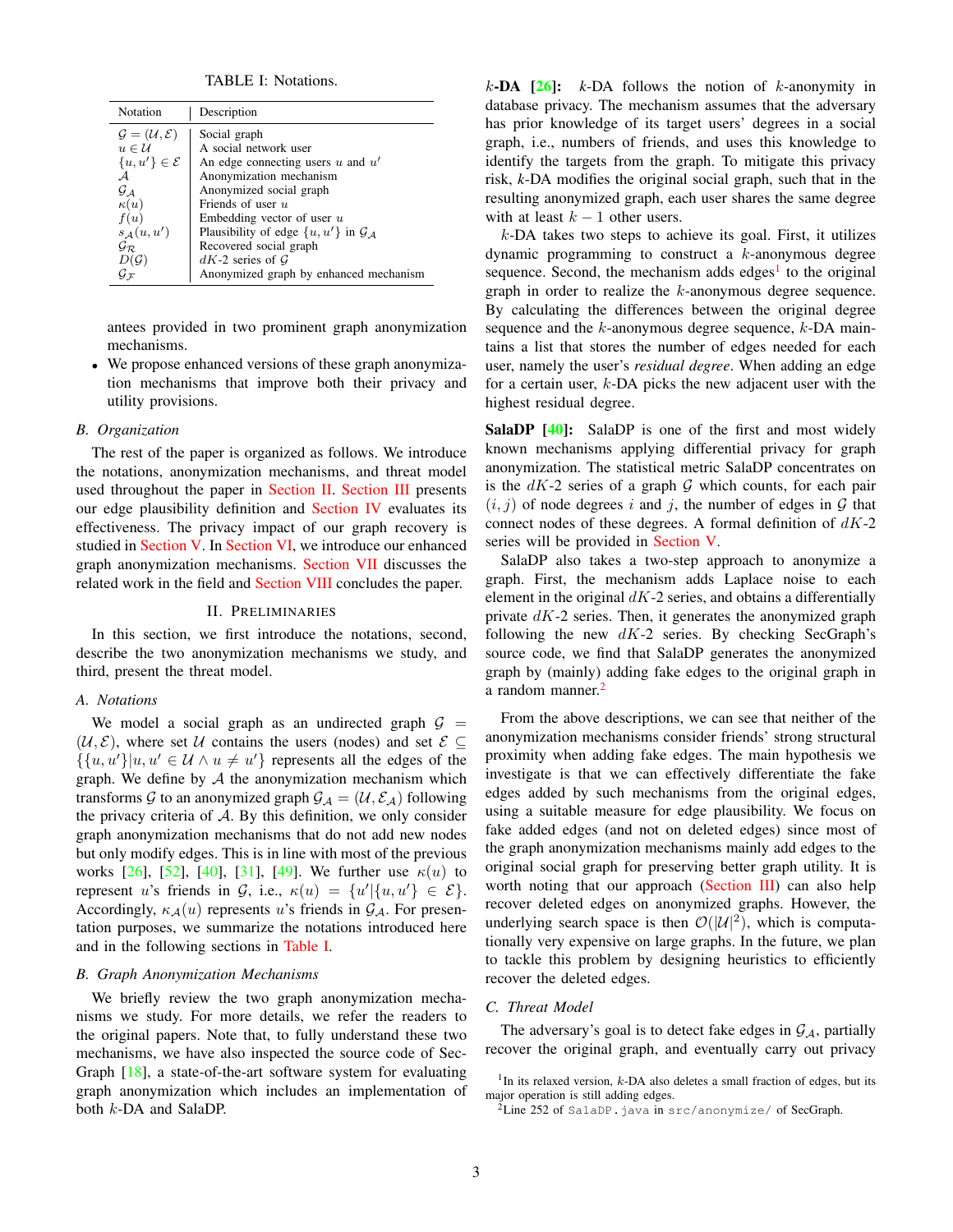<span id="page-3-4"></span><span id="page-3-1"></span>

Fig. 2: A schematic view of our graph recovery attack. Dashed lines in the graph represent fake added edges;  $s_A(A, B)$ represents the plausibility of edge  ${A, B}$  [\(Section III\)](#page-3-0); A [1.2, 5.7, -3.2, 0.9] represents an example embedding vector of A [\(Section III\)](#page-3-0).

attacks on the recovered graph. To perform graph recovery, we assume that the adversary only has access to the anonymized graph  $G_A$  and is aware of the underlying anonymization algorithm. This means that the adversary does not need any information about the original graph  $G$ , such as  $G$ 's graph structure or any statistical background knowledge related to this graph. [Figure 2](#page-3-1) depicts a schematic overview of the attack.

Our graph recovery attack could also be carried out by a service provider (e.g., OSN operator) to check whether there are potential flaws in its anonymized graph data before release.

## III. EDGE PLAUSIBILITY

<span id="page-3-0"></span>To verify our hypothesis that an edge is fake if the users it connects are structurally distant, we first need to quantify two users' structural proximity in a social graph. Previous work on link prediction provides numerous proximity metrics [\[25\]](#page-13-11), [\[6\]](#page-13-16), [\[2\]](#page-13-17). However, these metrics are manually designed and only capture partial information of structural proximity. The recent advancement of graph embedding provides us with an alternative approach [\[35\]](#page-13-12), [\[45\]](#page-14-8), [\[14\]](#page-13-13), [\[4\]](#page-13-4), [\[16\]](#page-13-18), [\[38\]](#page-14-9). In this context, users in a social network are embedded into a continuous vector space, such that each user's vector comprehensively reflects her structural property in the network. Then, for an edge in the anonymized graph, we can define its two users' structural proximity as the similarity of their vectors, and use this similarity as the edge's plausibility.

In this section, we first recall the methodology of graph embedding, and then formally define edge plausibility.

# *A. Graph Embedding*

Graph embedding aims to learn a map f from users in  $\mathcal{G}_{\mathcal{A}}$ to a continuous vector space, i.e.,

$$
f:\mathcal{U}\to\mathbb{R}^d,
$$

where  $d$ , as a hyperparameter, is the dimension of each user's vector. We adopt the state-of-the-art optimization framework, namely Skip-gram  $[29]$ ,  $[30]$ , to learn f; the corresponding objective function is defined as:

<span id="page-3-3"></span>
$$
\underset{f}{\arg\max} \prod_{u \in \mathcal{U}} \prod_{u' \in \omega(u)} P(u'|f(u)). \tag{1}
$$

Here, the conditional probability  $P(u'|f(u))$  is modeled with a softmax function

$$
P(u'|f(u)) = \frac{\exp(f(u') \cdot f(u))}{\sum_{v \in \mathcal{U}} \exp(f(v) \cdot f(u))},
$$

where  $f(u') \cdot f(u)$  is the dot product of the two vectors, and  $\omega(u)$  represents u's *neighborhood* in  $\mathcal{G}_{\mathcal{A}}$ . To define  $\omega(u)$ , we use a random walk approach following previous works [\[35\]](#page-13-12), [\[14\]](#page-13-13). Concretely, we start a random walk from each user in  $\mathcal{G}_{\mathcal{A}}$ for a fixed number of times t, referred to as the *walk times*. Each random walk takes l steps, referred to as the *walk length*. The procedure results in a set of truncated random walk traces, and each user's neighborhood includes the users that appear before and after her<sup>[3](#page-3-2)</sup> in all these random walk traces. Similar to the vector dimension  $(d)$ , walk length and walk times  $(l)$ and  $t$ ) are also hyperparameters. We will choose their values experimentally.

Objective function [\(Equation 1\)](#page-3-3) implies that if two users share similar neighborhoods in  $G_A$ , then their learned vectors will be closer than those with different neighborhoods. This results in each user's vector being able to preserve her neighborhood and to eventually reflect her structural property in  $\mathcal{G}_{\mathcal{A}}$ . To optimize [Equation 1,](#page-3-3) we rely on stochastic gradient descent (SGD) with negative sampling  $[30]$ . We omit the details here due to space limitation.

#### *B. Quantifying Edge Plausibility*

Given the vectors learned from graph embedding, we define an edge plausibility as the cosine similarity between its two users' vectors. Formally, for  $\{u, u'\} \in \mathcal{E}_{\mathcal{A}}$ , its plausibility is defined as:

$$
s_{\mathcal{A}}(u, u') = \frac{f(u) \cdot f(u')}{||f(u)||_2 ||f(u')||_2}
$$

<span id="page-3-2"></span><sup>3</sup>We select 10 users before and after the considered user following previous works [\[35\]](#page-13-12), [\[14\]](#page-13-13), [\[4\]](#page-13-4).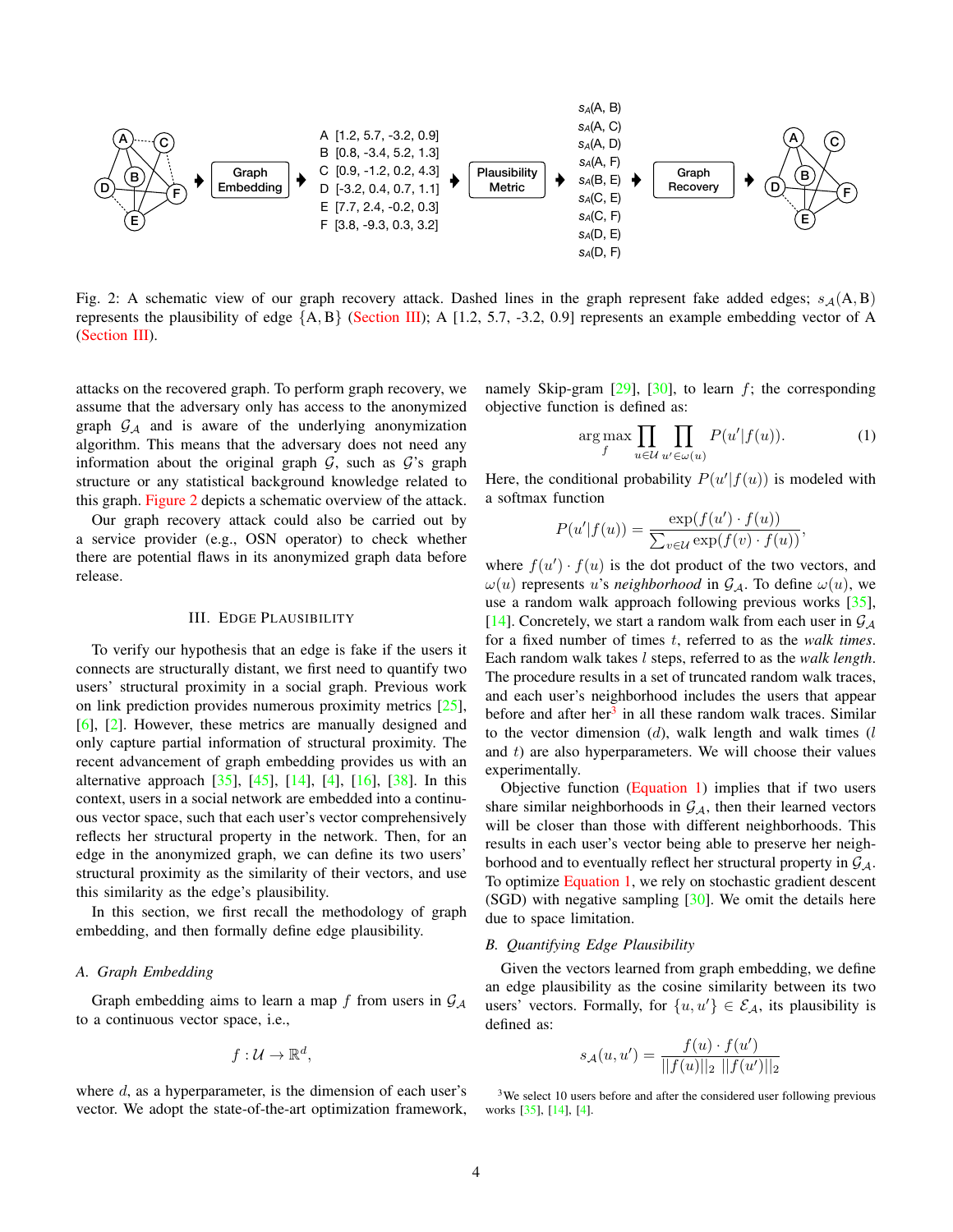TABLE II: Statistics of the datasets.

<span id="page-4-4"></span><span id="page-4-2"></span>

|                                | Enron   | NΟ        | <b>SNAP</b> |
|--------------------------------|---------|-----------|-------------|
| Number of users                | 36.692  | 63.731    | 4,039       |
| Number of edges                | 183,831 | 817,090   | 88.234      |
| Average degree                 | 10.020  | 25.642    | 43.691      |
| Average clustering coefficient | 0.497   | 0.221     | 0.606       |
| Number of triangles            | 727,044 | 3.501.542 | 1.612.010   |

where  $||\cdot||_2$  denotes the  $L_2$ -norm. Consequently, if the vectors of two users have higher (cosine) similarity, then the edge connecting these users is more plausible. It is worth noting that as  $f(u) \in \mathbb{R}^d$ , the range of  $s_{\mathcal{A}}(u, u')$  lies in [-1, 1] instead of [0, 1].

# IV. GRAPH RECOVERY

<span id="page-4-0"></span>In this section, we first evaluate the effectiveness of our edge plausibility metric on differentiating fake edges from original ones without determining a decision threshold on the edge plausibility a priori. Then, we present a method to automatically decide whether an edge is fake, which allows us to eventually recover the original graph.

#### *A. Experimental Setup*

Datasets: We utilize three datasets for our experiments. The first one, referred to as Enron, is a network of Email communications in the Enron corporation.[4](#page-4-1) The second dataset (NO) is collected from Facebook users in the New Orleans area by Viswanath et al. [\[47\]](#page-14-6). The third dataset (SNAP) by McAuley and Leskovec is obtained through a survey study [\[27\]](#page-13-21). Note that Enron and NO are the two datasets used in the evaluation of SecGraph as well [\[18\]](#page-13-14). [Table II](#page-4-2) presents some basic statistics of the three datasets.

Baseline Models and Evaluation Metrics: To demonstrate the effectiveness of our plausibility metric, which is essentially a structural proximity metric, we compare it with three classical structural proximity metrics, namely, embeddedness (number of common friends), Jaccard index, and Adamic-Adar score [\[1\]](#page-13-22). Their formal definition is as the following.

$$
\begin{aligned} &\text{Embeddedness}: |\kappa_{\mathcal{A}}(u) \cap \kappa_{\mathcal{A}}(u')| \\ &\text{Jaccard index}: \frac{|\kappa_{\mathcal{A}}(u) \cap \kappa_{\mathcal{A}}(u')|}{|\kappa_{\mathcal{A}}(u) \cup \kappa_{\mathcal{A}}(u')|} \\ &\text{Adamic-Adar score}: \sum_{v \in \kappa_{\mathcal{A}}(u) \cap \kappa_{\mathcal{A}}(u')} \frac{1}{\log |\kappa_{\mathcal{A}}(v)|} \end{aligned}
$$

Recall that cosine similarity is adopted for measuring edge plausibility based on the users' vectors learned from graph embedding. We also test two other vector similarity (distance) metrics, namely the Euclidean distance and the Bray-Curtis distance, defined as follows:

Euclidean: 
$$
||f(u) - f(u')||_2
$$

Bray-Curtis: 
$$
\frac{\sum_{i=1}^{d} |f(u)_i - f(u')_i|}{\sum_{i=1}^{d} |f(u)_i + f(u')_i|}
$$

Here,  $f(u)_i$  is the *i*-th element of vector  $f(u)$ .

For evaluation metrics, we first use the AUC, which measures the area under the ROC curve. The ROC curve projects the relation between false-positive rate (on the x-axis) and true-positive rate (on the y-axis) over a series of thresholds for a given prediction task. A ROC curve closer to the top-left border of the plot (high true-positive rate for low false-positive rate), thus a larger AUC value, indicates higher prediction performance. Morever, there exists a conventional standard to interpret AUC values:<sup>[5](#page-4-3)</sup> AUC =  $0.5$  is equivalent to random guessing, whereas an AUC greater than 0.9 implies an excellent prediction. Many recent works on assessing privacy risks have adopted AUC as the evaluation metric [\[4\]](#page-13-4), [\[37\]](#page-14-10), [\[15\]](#page-13-23), [\[13\]](#page-13-24), [\[41\]](#page-14-11), [\[21\]](#page-13-25). We also make use of the F1 score for the method that automatically detects fake edges. Due to the randomness of the anonymization alogrithms, we repeat our experiments five times and report the average results.

Parameters in Anonymization Mechanisms: We rely on SecGraph to perform  $k$ -DA and SalaDP [\[18\]](#page-13-14). Each anonymization mechanism has its own privacy parameter. For  $k$ -DA, we need to choose the value  $k$ , i.e., the minimal number of users sharing a certain degree for all possible degrees in  $\mathcal{G}_A$ . Greater  $k$  implies stronger privacy. In our experiments, we choose  $k$  to be 50, 75, and 100, respectively, to explore different levels of privacy protection [\[18\]](#page-13-14). For SalaDP, the privacy parameter is  $\epsilon$  which controls the noise added to the dK-2 series of G: The smaller  $\epsilon$  is, the higher its privacy provision is. Following previous works [\[40\]](#page-14-3), [\[18\]](#page-13-14), we experiment with three different  $\epsilon$  values: 10, 50, and 100. As stated before, both k-DA and SalaDP's principal operation is adding fake edges to the original graph. By running the two anonymization mechanisms on our three datasets, we discover that this is indeed the case. For instance, SalaDP ( $\epsilon = 10$ ) adds 120% more edges to the NO dataset, while only deleting 1.7% of the original edges.

Hyperparameter Setting: There are mainly three hyperparameters in the graph embedding phase: walk length  $(l)$ , walk times  $(t)$  and vector dimension  $(d)$ . For both  $k$ -DA and SalaDP, we choose  $l = 100$  and  $t = 80$ . Meanwhile, we set  $d = 128$  for k-DA and  $d = 512$  for SalaDP. These values are selected through cross validation (see [Section IV-C\)](#page-5-0). For reproducibility purposes, our source code will be made publicly available.

## *B. Prediction Results*

[Figure 3](#page-5-1) depicts the AUC values of using our edge plausi-bility metric (Cosine in [Figure 3\)](#page-5-1) to differentiate fake edges from original ones. In most of the cases, we achieve excellent performance with AUC values above 0.95. In particular, for the SalaDP-anonymized SNAP dataset ( $\epsilon = 100$ ), the average AUC value is 0.971 (see [Figure 3d\)](#page-5-1). The only case where our

<span id="page-4-1"></span><sup>4</sup><https://snap.stanford.edu/data/email-Enron.html>

<span id="page-4-3"></span><sup>5</sup><http://gim.unmc.edu/dxtests/roc3.htm>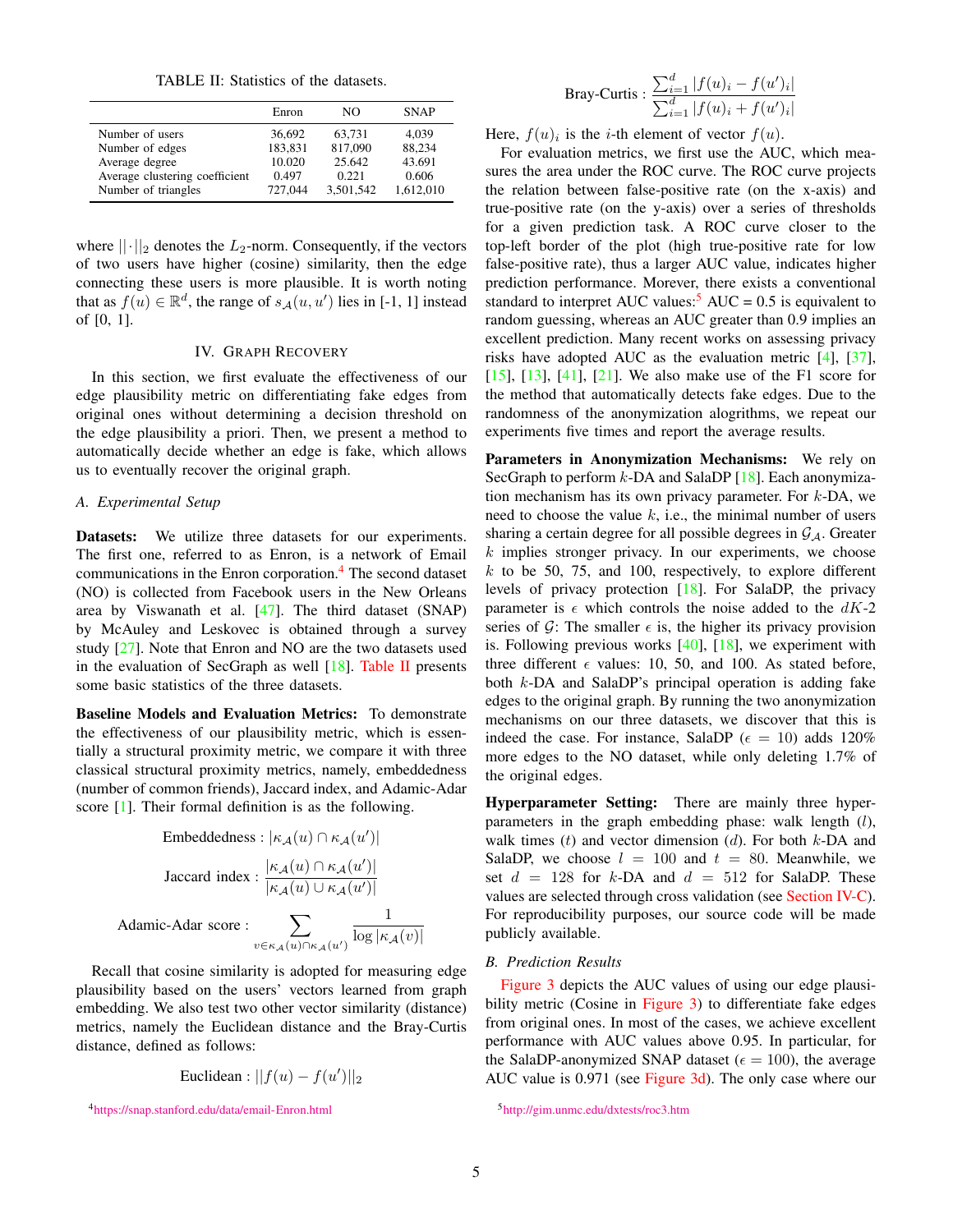<span id="page-5-2"></span><span id="page-5-1"></span>

Fig. 3: [Higher is better] AUC scores for detecting fake edges for different datasets, structural proximity, distance metrics, and anonymity levels (k resp.  $\epsilon$ ). The embedding approach clearly outperforms all three traditional structural proximity metrics. Moreover, cosine similarity performs best, only matched by Bray-Curtis distance.

edge plausibility does not achieve an excellent performance is when applying SalaDP on the Enron dataset where the AUC values are between 0.76 and 0.83. However, we emphasize that for most of the classification tasks, such AUC is already considered good.

We also notice that our method performs better against SalaDP on the SNAP dataset than the the other two. One reason is that SNAP has the highest number of average degrees [\(Table II\)](#page-4-2), which implies more diverse  $dK-2$  series. This results in SalaDP adding more fake edges on SNAP, which leads to high performance of fake edge detection. However, we do not observe a similar trend for k-DA-anonymized datasets.

The AUC values for other vector similarity (distance) metrics are presented in [Figure 3](#page-5-1) as well. Cosine similarity performs slightly better than both Euclidean distance and Bray-Curtis distance on k-DA-anonymized graphs. On the other hand, for SalaDP-anonymized graphs, we can observe that cosine similarity performs better than Euclidean distance (around 10% performance gain), while the performance of Bray-Curtis and cosine similarity is still very close. This shows that cosine similarity (as well as Bray-Curtis distance) is a suitable choice for our edge plausibility metric.

[Figure 3](#page-5-1) also shows that our edge plausibility significantly outperforms the traditional structural proximity metrics. For instance, on the SalaDP-anonymized NO dataset ( $\epsilon = 50$ ), our approach achieves 0.944 AUC while the result for the best performing structural proximity, i.e., Jaccard index, is around 0.7. It also appears that embeddedness outperforms the other two metrics on k-DA-anonymized dataset in most of the cases, while Jaccard index is rather effective for SalaDP.

### <span id="page-5-0"></span>*C. Hyperparameter Sensitivity*

We study the influences of the three hyperparameters  $(l, t)$ and  $d$ ) on the prediction performance. Here,  $l$  and  $t$  are directly related to the size of the random walk traces, which essentially decides the amount of data used for learning embedding vectors. For both anonymization mechanisms, we observe that increasing  $l$  and  $t$  improves the AUC values. However, the increase is smaller when both of these values are above 60. Therefore, we set  $l = 100$  and  $t = 80$ .

Meanwhile, we observe interesting results for the vector dimension d: different anonymization mechanisms have different optimal choices for  $d$  [\(Figure 4](#page-6-0) and [Figure 5\)](#page-6-1). It appears that when detecting fake edges on  $k$ -DA-anonymized graphs,  $d = 128$  is a suitable choice for all datasets. On the other hand, for SalaDP,  $d = 512$  is able to achieve a stronger prediction. We confirm that the vector dimension is indeed a subtle parameter, as was observed in other data domains, such as biomedical data [\[3\]](#page-13-26) and mobility data [\[4\]](#page-13-4). In conclusion, our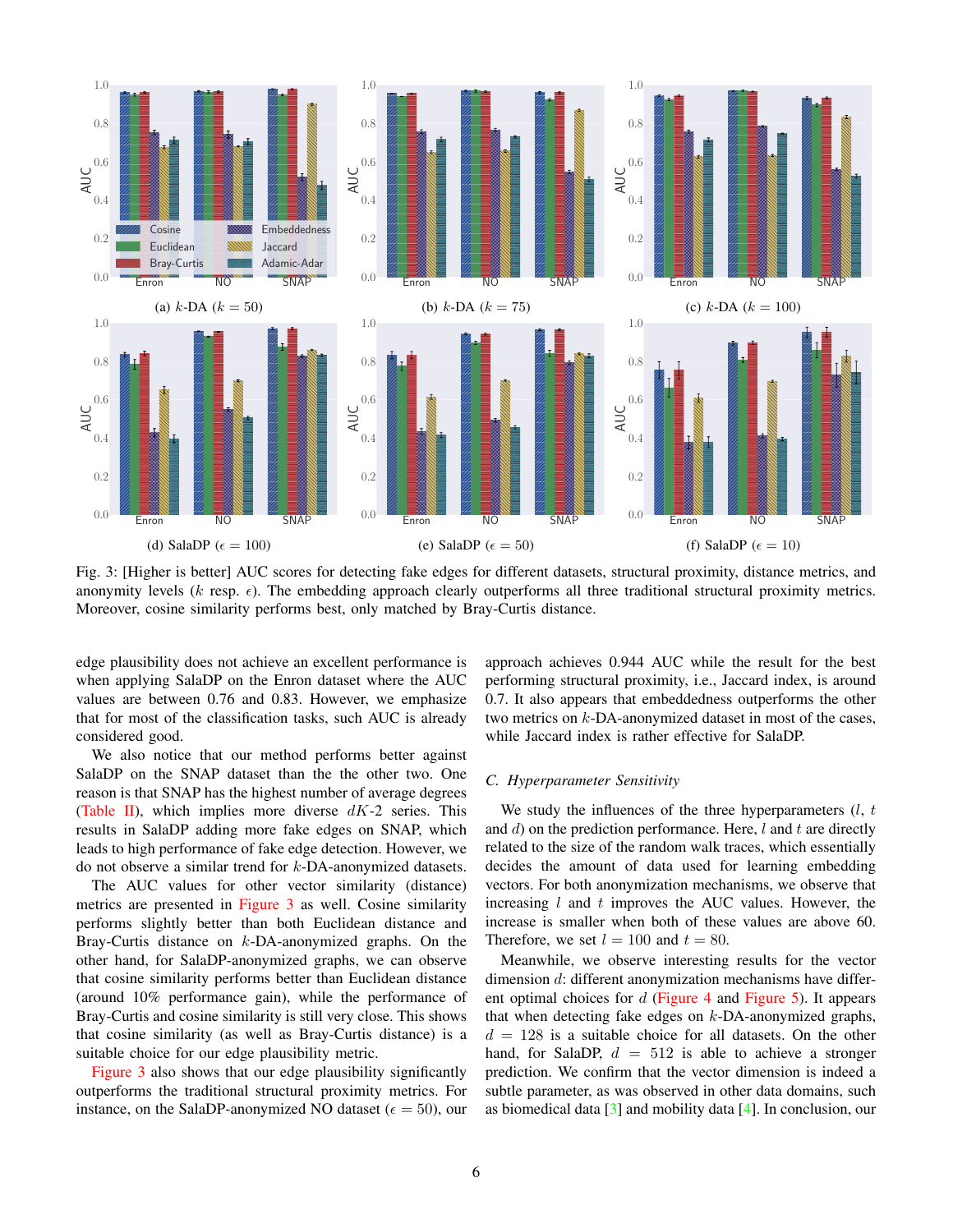<span id="page-6-0"></span>

Fig. 4: [Higher is better] Sensitivity of the AUC with respect to the embedding vector dimension for  $k$ -DA-anonymized datasets.

<span id="page-6-1"></span>

Fig. 5: [Higher is better] Sensitivity of the AUC with respect to the embedding vector dimension for SalaDP-anonymized datasets.

default hyperparameter settings are suitable for our prediction task.

# *D. Optimizing Fake Edge Detection*

Next, we investigate how to concretely determine whether an edge in an anonymized graph is fake given its plausibility, such that the adversary can recover the original graph from the anonymized one.

[Figure 1a](#page-1-0) and [Figure 6](#page-7-0) depict the histograms of both fake and original edges' plausibility in anonymized NO dataset (by both k-DA and SalaDP). We see that both follow a Gaussian distribution with different means and standard deviations. Similar results are observed on Enron and SNAP datasets.

Given that the general population (plausibility of all edges) consists of a mixture of two subpopulations (plausibility of fake and original edges) with each one following a Gaussian distribution, we can fit the general population with a Gaussian mixture model (GMM). With the fitted GMM, we can obtain each edge's posterior of being fake or original given its plausibility. If the former is higher than the latter, then we predict the edge to be fake, effectively performing a maximum a posteriori (MAP) estimate. This means GMM and MAP estimate provide us with a concrete threshold to determine whether an edge is fake given the observed data.

Gaussian Mixture Model: To formally define our GMM, we first introduce two random variables:  $\beta$  and  $\delta$ .  $\beta$  represents whether an edge is original ( $\mathcal{B} = 0$ ) or fake ( $\mathcal{B} = 1$ ), while S represents the plausibility of an edge. The probability density function of our GMM is formally defined as:

$$
p(S = s_{\mathcal{A}}(u, u')) = \sum_{i \in \{0, 1\}} w_i N(s_{\mathcal{A}}(u, u') | \mu_i, \sigma_i).
$$

The GMM is parametrized by 6 parameters:  $w_0$ ,  $\mu_0$ ,  $\sigma_0$ ,  $w_1$ ,  $\mu_1$ and  $\sigma_1$ . Here,  $w_0(w_1)$  is the prior probability of an edge being original (fake), i.e.,  $w_0 = P(\mathcal{B} = 0)$  ( $w_1 = P(\mathcal{B} = 1)$ ). The other 4 parameters are related to the two Gaussian distributions for edge plausibility:  $N(s_A(u, u') | \mu_i, \sigma_i)$  for  $i \in \{0, 1\}$  is the density function of the Gaussian distribution:

$$
\frac{1}{\sqrt{2\pi\sigma_i^2}}\exp(-\frac{1}{2\sigma_i^2}(s_{\mathcal{A}}(u,u')-\mu_i)).
$$

Parameter Learning: To learn the 6 parameters of the GMM, we adopt the expectation maximization (EM) algorithm, which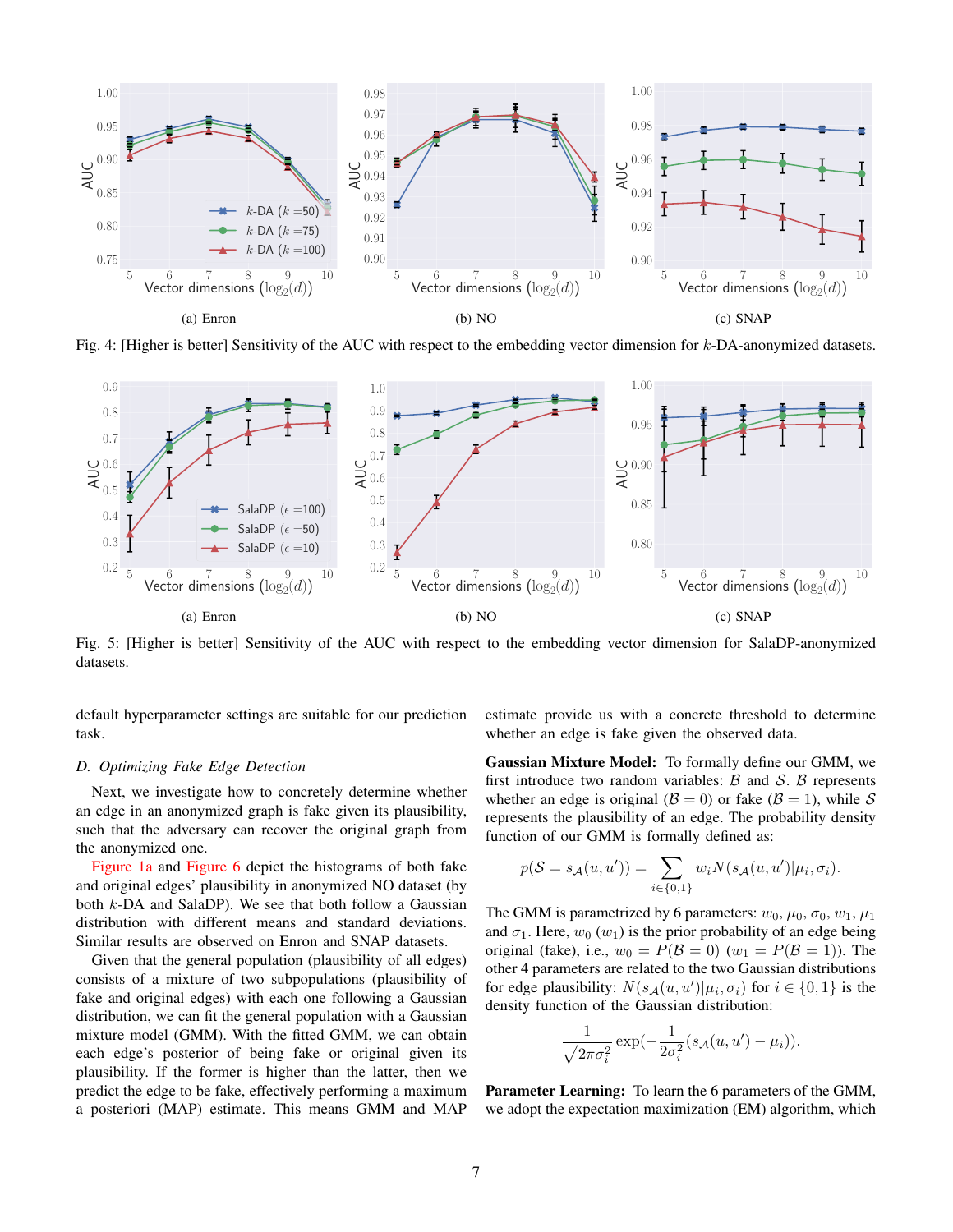<span id="page-7-0"></span>

Fig. 6: Plausibility distributions of fake and original edges in the NO dataset anonymized by the two anonymization mechanisms. The result for k-DA ( $k = 100$ ) is depicted in [Figure 1a.](#page-1-0)

consists of two steps, i.e., the expectation (E) step and the maximization (M) step. The E-step calculates, for each edge in  $\mathcal{G}_{\mathcal{A}}$ , its posterior probability of being fake or original given its plausibility value. The M-step updates all the 6 parameters based on the probabilities calculated from the E-step following maximum likelihood estimation. The learning process iterates over the two steps until convergence. Here, convergence means that the log-likelihoods of two consecutive iterations differ less than a given threshold (we set it to 0.001 in our experiments). In addition, the initial values of the 6 parameters are set randomly.

Fake Edge Detection: After the GMM has been learned, we compute for each edge  $\{u, u'\}$  its posterior probabilities of being original and fake:

$$
P(\mathcal{B} = 0 | s_{\mathcal{A}}(u, u')) = \frac{w_0 N(s_{\mathcal{A}}(u, u') | \mu_0, \sigma_0)}{\sum\limits_{i \in \{0, 1\}} w_i N(s_{\mathcal{A}}(u, u') | \mu_i, \sigma_i)}
$$

$$
P(\mathcal{B} = 1 | s_{\mathcal{A}}(u, u')) = \frac{w_1 N(s_{\mathcal{A}}(u, u') | \mu_1, \sigma_1)}{\sum\limits_{i \in \{0, 1\}} w_i N(s_{\mathcal{A}}(u, u') | \mu_i, \sigma_i)}
$$

<span id="page-7-1"></span>TABLE III: [Higher is better] F1 scores for detecting fake edges using GMM and MAP estimate for both k-DA and SalaDP on three different datasets.

|                             | Enron | NΟ    | <b>SNAP</b> |
|-----------------------------|-------|-------|-------------|
| $k$ -DA $(k = 50)$          | 0.792 | 0.642 | 0.857       |
| $k$ -DA $(k = 75)$          | 0.796 | 0.710 | 0.869       |
| $k$ -DA $(k = 100)$         | 0.812 | 0.761 | 0.881       |
| SalaDP ( $\epsilon = 100$ ) | 0.672 | 0.712 | 0.853       |
| SalaDP ( $\epsilon = 50$ )  | 0.750 | 0.723 | 0.835       |
| SalaDP ( $\epsilon = 10$ )  | 0.819 | 0.876 | 0.802       |

and pick the one that is maximum (MAP estimate): If  $P(\mathcal{B} =$  $1|s_{\mathcal{A}}(u, u')) > P(\mathcal{B} = 0|s_{\mathcal{A}}(u, u'))$ , we predict  $\{u, u'\}$  to be fake, and vice versa.

In the end, we delete all the predicted fake edges, and obtain the recovered graph  $\mathcal{G}_{\mathcal{R}}$ .

Results: We train GMMs under both anonymization mechanisms for all the datasets. [Table III](#page-7-1) presents the results. We first observe that, in most of the cases, our approach achieves a strong prediction, e.g., for the SalaDP-anonymized NO dataset  $(\epsilon = 10)$ , the F1 score is 0.876. For our worst prediction on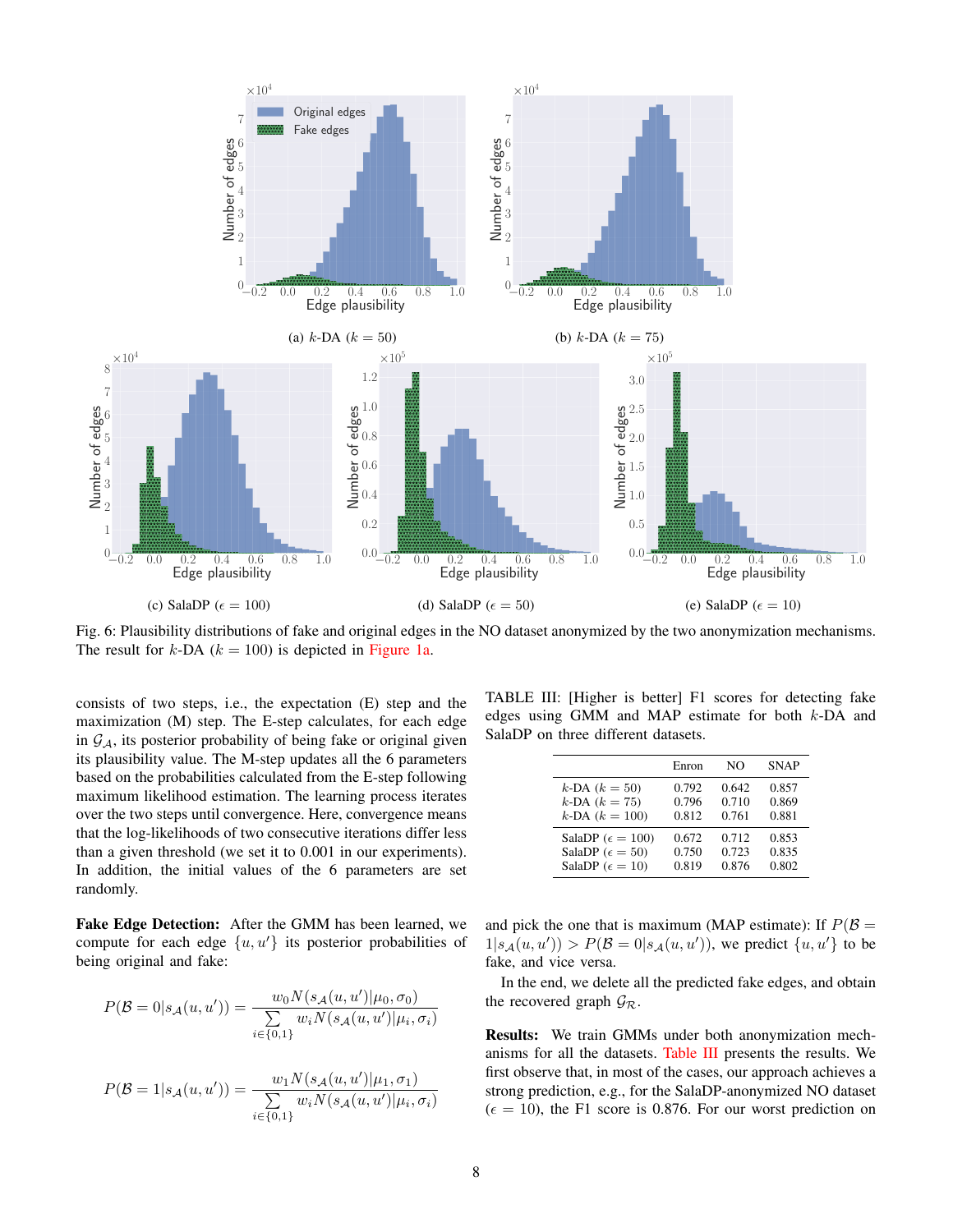<span id="page-8-1"></span>SalaDP-anonymized Enron dataset ( $\epsilon = 100$ ), the F1 score is still approaching 0.7. Another interesting observation is that when the privacy level increases, i.e., higher k or lower  $\epsilon$ , our prediction performance increases in most of the cases. This can be explained by the fact that higher privacy levels lead to more fake edges being added.

#### V. PRIVACY LOSS

<span id="page-8-0"></span>As fake edges help an anonymized graph  $G_A$  satisfy certain privacy guarantees, we expect that, by obtaining the recovered graph  $\mathcal{G}_{R}$  from  $\mathcal{G}_{A}$ , these guarantees will be violated. In this section, we first define two metrics tailored to each anonymization mechanism for quantifying the privacy loss due to our graph recovery attack. Then, we present the corresponding evaluation results.

# *A. Privacy Loss Measurement*

 $k$ -DA:  $k$ -DA assumes that the adversary only has knowledge of her targets' degrees and uses this knowledge to re-identify them. This means that, if the users' degrees in  $\mathcal{G}_R$  are more similar to those in  $G$  compared to  $G_A$ , then the adversary is more likely to achieve her goal. Therefore, we propose to compute users' average degree difference between  $G_A$  and  $G$ , as well as between  $G_R$  and  $G$ , to measure the privacy loss caused by our graph recovery. Formally, we define users' average degree difference between  $G_A$  and  $G$  as:

$$
\Delta_{\mathcal{A}} = \frac{\sum\limits_{u \in \mathcal{U}} ||\kappa(u)| - |\kappa_{\mathcal{A}}(u)||}{|\mathcal{U}|}
$$

and define users' average degree difference between  $\mathcal{G}$  and  $\mathcal{G}_{\mathcal{R}}$  $(\Delta_{\mathcal{R}})$  accordingly.

Note that our approach also deletes some original edges when recovering  $\mathcal{G}_{\mathcal{R}}$  (false positives). Therefore, if the adversary relies on the users' exact degrees (as assumed in  $k$ -DA) to de-anonymize them, she might fail. However, a sophisticated adversary can apply extra heuristics, such as tolerating some degree differences for finding her targets. In this case,  $\Delta_{\mathcal{R}}$ being smaller than  $\Delta_A$  can still provide the adversary with a better chance to achieve her goal.

SalaDP: To quantify the privacy loss for SalaDP, we consider the noise added to the  $dK-2$  series of the original graph  $G$ . Formally, the dK-2 series of  $G$ , denoted by  $D(G)$ , is a set with each element  $r_{i,j}(\mathcal{G})$  in  $D(\mathcal{G})$  representing the number of edges that connect users of degrees i and j in  $G$ . Formally,  $r_{i,j}(\mathcal{G})$  is defined as:

$$
r_{i,j}(\mathcal{G}) = |\{\{u, u'\}| \{u, u'\} \in \mathcal{E} \land |\kappa(u)| = i \land |\kappa(u')| = j\}|.
$$

Accordingly,  $r_{i,j}(\mathcal{G}_\mathcal{A})$  and  $r_{i,j}(\mathcal{G}_\mathcal{R})$  represent the corresponding numbers in  $\mathcal{G}_{\mathcal{A}}$  and  $\mathcal{G}_{\mathcal{R}}$ . Then, we use  $\zeta_{i,j}(\mathcal{G}, \mathcal{G}_{\mathcal{A}})$  =  $r_{i,j}(\mathcal{G}_\mathcal{A}) - r_{i,j}(\mathcal{G})$  to denote the noise added to  $r_{i,j}(\mathcal{G})$  when transforming G to  $\mathcal{G}_A$ , and  $\zeta_{i,j}(\mathcal{G}, \mathcal{G}_{\mathcal{R}}) = r_{i,j}(\mathcal{G}_{\mathcal{R}}) - r_{i,j}(\mathcal{G})$ to represent the (lower) noise caused by our graph recovery attack. Since SalaDP is a statistical mechanism, we sample 100 anonymized graphs  $\{\mathcal{G}_{\mathcal{A}}^{t}\}_{t=1}^{100}$  by applying SalaDP to  $\mathcal{G}$ 

100 times and produce 100 noise samples  $\{\zeta_{i,j}(\mathcal{G}, \mathcal{G}_{\mathcal{A}}^{t})\}_{t=1}^{100}$ for each element in  $D(G)$ .

We define two metrics for quantifying the privacy loss due to graph recovery for SalaDP. In the first metric, we compare the difference of average noise added to  $D(G)$  before (by SalaDP) and after graph recovery. Concretely, for each  $r_{i,j}(\mathcal{G})$  in  $D(\mathcal{G})$ , we first calculate the average absolute noise added to  $r_{i,j}(\mathcal{G})$ , denoted by  $\zeta_{i,j}(\mathcal{G}, \mathcal{G}_{\mathcal{A}})$ , over the 100 SalaDP graph samples described above, i.e.,

$$
\bar{\zeta}_{i,j}(\mathcal{G},\mathcal{G}_{\mathcal{A}}) = \frac{\sum_{t=1}^{100} |\zeta_{i,j}(\mathcal{G},\mathcal{G}_{\mathcal{A}}^{t})|}{100}.
$$

Then, we compute the average noise over the whole graph as:

$$
\zeta_{\mathcal{A}} = \frac{1}{|D(\mathcal{G})|} \sum_{r_{i,j}(\mathcal{G}) \in D(\mathcal{G})} \bar{\zeta}_{i,j}(\mathcal{G}, \mathcal{G}_{\mathcal{A}}).
$$

We analogously compute the average added noise  $\zeta_{\mathcal{R}}$  after our graph recovery attack.

For the second approach, we consider the uncertainty introduced by the added noise. McGregor et al. explore the connection between privacy and the uncertainty of the output produced by differential privacy mechanisms [\[28\]](#page-13-27). In general, higher uncertainty implies stronger privacy. We measure the uncertainty of noise added by SalaDP through estimating its empirical entropy. To this end, we calculate the Shannon entropy over the frequencies of elements in  $\{\zeta_{i,j}(\mathcal{G}, \mathcal{G}_{\mathcal{A}}^{t})\}_{t=1}^{100}$  (the 100 noise samples described above), denoted by  $\hat{H}_{i,j}(\mathcal{G}, \mathcal{G}_{\mathcal{A}})$ . Then, we compute the average entropy of the noise as follows:

$$
\hat{H}_{\mathcal{A}} = \frac{1}{|D(\mathcal{G})|} \sum_{r_{i,j}(\mathcal{G}) \in D(\mathcal{G})} \hat{H}_{i,j}(\mathcal{G}, \mathcal{G}_{\mathcal{A}}).
$$

We compute the average entropy after our graph recovery similarly and denote it as  $\hat{H}_{\mathcal{R}}$ .

#### *B. Evaluation*

 $k$ -DA: [Table IV](#page-9-1) presents the results of the users' degree differences. In all cases,  $\Delta_{\mathcal{R}}$  is smaller than  $\Delta_{\mathcal{A}}$ . This indicates that the adversary has a better chance to identify her targets from  $\mathcal{G}_{R}$  than from  $\mathcal{G}_{A}$ , and demonstrates that our attack clearly decreases the privacy provided by  $k$ -DA. It also appears that our graph recovery gains least benefits for the adversary on the NO dataset, where  $\Delta_{\mathcal{R}}$  is closer to  $\Delta_{\mathcal{A}}$ . This is essentially due to the fact that the original NO dataset already preserves a high  $k$ -degree anonymity.

**SalaDP:** [Table V](#page-9-2) presents the average noise added to the  $dK$ -2 series of the original graph with respect to the anonymized and recovered graphs. We observe that, in all cases,  $\zeta_{\mathcal{R}}$  is smaller than  $\zeta_A$  showing that our recovery attack reduces the average noise for SalaDP. We also observe that the relative reduction of the average noise with our graph recovery in general decreases when increasing  $\epsilon$ : The added noise is already much smaller for larger  $\epsilon$  and cannot be further reduced.

[Table VI](#page-9-3) presents the average entropy of the noise added to the  $dK-2$  series of the original graph after applying SalaDP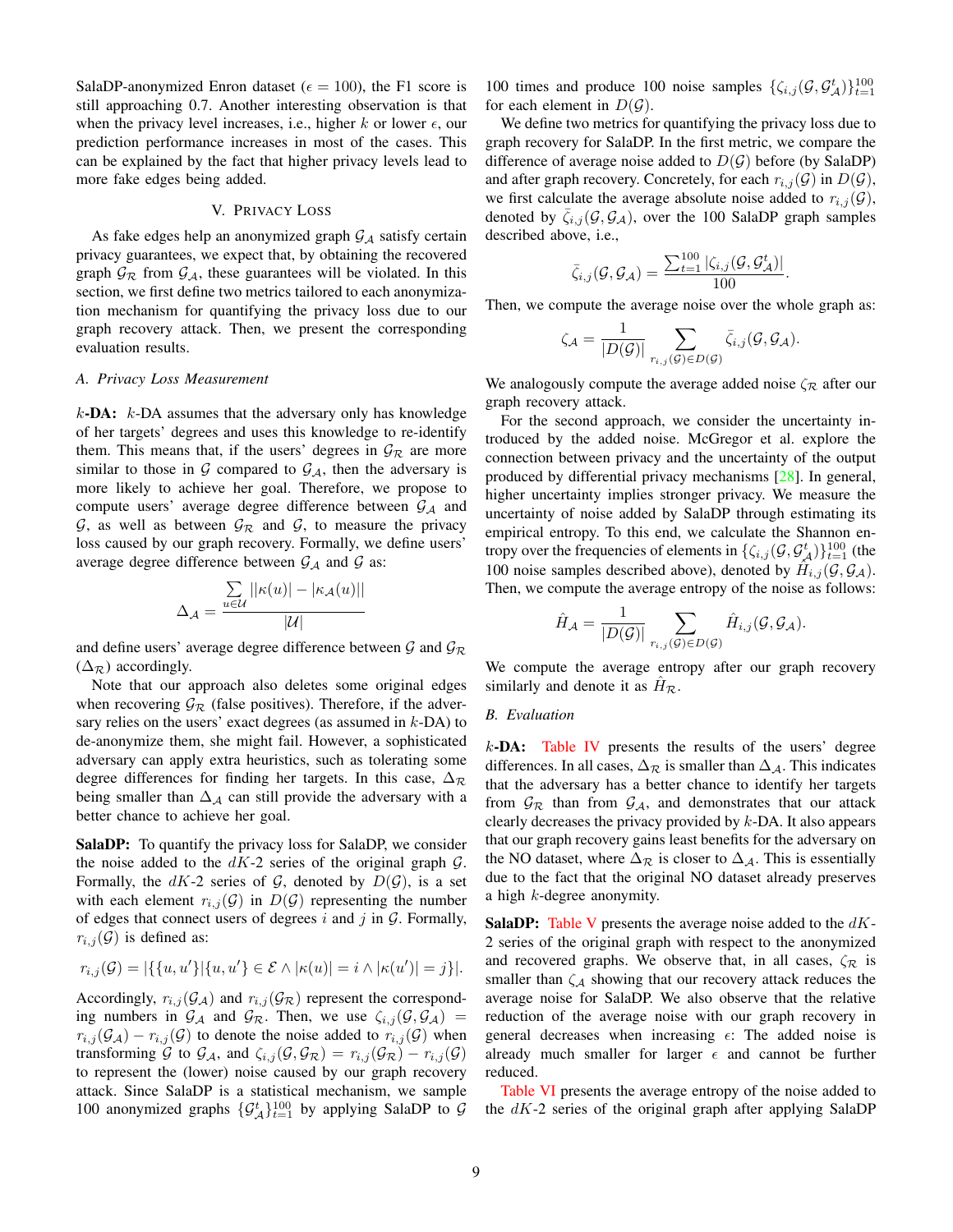<span id="page-9-6"></span><span id="page-9-1"></span>TABLE IV: Differences in average degree between the original graph  $(G)$ , the k-DA anonymized graph  $(G_A)$  and our recovered graph  $(\mathcal{G}_{\mathcal{R}})$ .

|                                           | Enron |                                                                                             | NO. |  | <b>SNAP</b>                             |                  |
|-------------------------------------------|-------|---------------------------------------------------------------------------------------------|-----|--|-----------------------------------------|------------------|
|                                           |       | $\Delta_{\mathcal{R}}$ $\Delta_{\mathcal{A}}$ $\Delta_{\mathcal{R}}$ $\Delta_{\mathcal{A}}$ |     |  | $\Delta_{\mathcal{P}}$                  | $\Delta$ 4       |
| $k$ -DA $(k = 50)$                        |       | $0.990$ $1.222$ $0.499$ $0.541$                                                             |     |  | 6.589                                   | 8.216            |
| $k$ -DA $(k = 75)$<br>$k$ -DA $(k = 100)$ |       | 1.367 1.705 0.752 0.875                                                                     |     |  | 8.815<br>2.019 2.377 1.035 1.231 11.565 | 11.755<br>16.018 |

<span id="page-9-2"></span>TABLE V: Differences in average noise on the original graph  $\mathcal{G}$ 's  $dK$ -2 series by SalaDP ( $\zeta_{\mathcal{A}}$ ) and by our graph recovery attack  $(\zeta_{\mathcal{R}})$ .

|                             | Enron                 |                             | NO.                   |           | <b>SNAP</b>           |       |
|-----------------------------|-----------------------|-----------------------------|-----------------------|-----------|-----------------------|-------|
|                             | $\zeta_{\mathcal{R}}$ | $\mathcal{L}$ $\mathcal{L}$ | $\zeta_{\mathcal{R}}$ | $\zeta_A$ | $\zeta_{\mathcal{R}}$ |       |
| SalaDP ( $\epsilon = 100$ ) | 4.432                 | 5.282                       | 6.048                 | 6.415     | 3.422                 | 4.018 |
| SalaDP ( $\epsilon = 50$ )  | 4.224                 | 7.121                       | 7.731                 | 9.471     | 3.489                 | 4.445 |
| SalaDP $(\epsilon = 10)$    | 4.958                 | 12.004                      | 7.982                 | 16.033    | 3.672                 | 5.690 |

<span id="page-9-3"></span>TABLE VI: Differences in average entropy of the noise on the original graph G's  $dK-2$  series by SalaDP  $(H_A)$  and by our graph recovery attack  $(H_{\mathcal{R}})$ .

|                                                                                         | Enron |  | NO.                                                                                             |  | <b>SNAP</b> |                |
|-----------------------------------------------------------------------------------------|-------|--|-------------------------------------------------------------------------------------------------|--|-------------|----------------|
|                                                                                         |       |  | $H_R$ $H_A$ $H_R$ $H_A$ $H_R$                                                                   |  |             | $H$ A          |
| SalaDP ( $\epsilon = 100$ )<br>SalaDP ( $\epsilon = 50$ )<br>SalaDP ( $\epsilon = 10$ ) | 0.556 |  | 0.180 2.029 1.243 2.515 1.999<br>1.865 1.754 2.852 2.000<br>1.095 1.381 2.275 3.112 1.926 2.022 |  |             | 2.209<br>2.238 |

and after the graph recovery attack. Note that, while one would expect higher entropy for smaller values of  $\epsilon$ , this does not hold true in practice because the SalaDP mechanism is not necessarily optimal with respect to the added uncertainty. Still, across all values of  $\epsilon$  and all the datasets, we can observe a reduction of the empirical entropy, and therefore a reduction of the privacy provision. The relative reduction, however, varies between the values of  $\epsilon$  and, as for the average noise above, between the datasets.

For now, it seems unclear how these various factors impact the relative reduction of empirical entropy. Analyzing the impact of these parameters on the relative reduction of empirical entropy could provide further insights into the recoverability of anonymized graphs. Such work is, however, orthogonal to the work presented in this paper and could be an interesting direction for our future work.

Note that differential privacy guarantees are theoretically not violated since differential privacy is, by definition, closed under post-processing [\[11\]](#page-13-10). However, despite these formal semantic guarantees are still valid, we demonstrate that our recovery attack can, without additional knowledge about the data, reduce the magnitude of the actual noise put in place to perturb the original graph by exploiting the graph structure. This demonstrates that, by simply looking at the sanitized data, we can concretely jeopardize the anonymity of the graph.

Graph De-anonymization: We also compare the perfor-

<span id="page-9-4"></span>

Fig. 7: Edge plausibility in the original NO dataset follows a Gaussian distribution. We choose two vector dimensions for edge plausibility: (a)  $d = 128$  and (b)  $d = 512$ , following the evaluation results in [Section IV.](#page-4-0)

mance of the graph de-anonymization attack designed by Narayanan and Shmatikov [\[32\]](#page-13-15), referred to as the NS-attack, on both anonymized and recovered social graphs. Our experiments show that, contrary to what one might initially expect, graph recovery does not improve the performance of the graph de-anonymization significantly. Our explanation is that the NSattack assumes a much stronger adversary model, such as an auxiliary graph with seed nodes already de-anonymized (see [Section VI\)](#page-9-0). Moreover, Ji et al. show that, in many cases, the NS-attack even performs better on the anonymized graph than on the original graph  $[18]$ .

# VI. ENHANCING GRAPH ANONYMIZATION

<span id="page-9-0"></span>In this section, we take the first step towards enhancing the existing graph anonymization mechanisms. We start by presenting our methodology, then evaluate the performance of fake edge detection as well as graph utility with the enhanced mechanisms. In the end, we study our new anonymized graphs' resistance to graph de-anonymization.

#### *A. Methodology*

To improve the graph anonymization mechanisms, intuitively, we should add fake edges that are more similar to edges in the original graph  $G$ . [Figure 7](#page-9-4) depicts the edge plausibility distributions for the original NO dataset under two different vector dimensions. $6$  We observe that both empirical distributions follow a Gaussian distribution. If we are able to modify the current graph anonymization mechanisms such that the plausibility of the added fake edges is more likely to come from the same Gaussian distribution, it should be harder to discover these fake edges.

The general procedure for our enhanced anonymization mechanisms is as follows. We first apply maximum likelihood estimation to learn the Gaussian distribution of edge plausibility in  $\mathcal{G}$ , denoted by  $N(s(u, u') | \mu, \sigma)$ , where  $s(u, u')$  represents  $\{u, u'\}$ 's plausibility in G. Then, we conduct the same process

<span id="page-9-5"></span> $6$  We map all users in  $G$  into vectors and compute all edges' plausibility in  $G$  following the same procedure as for  $G_A$  [\(Section III\)](#page-3-0).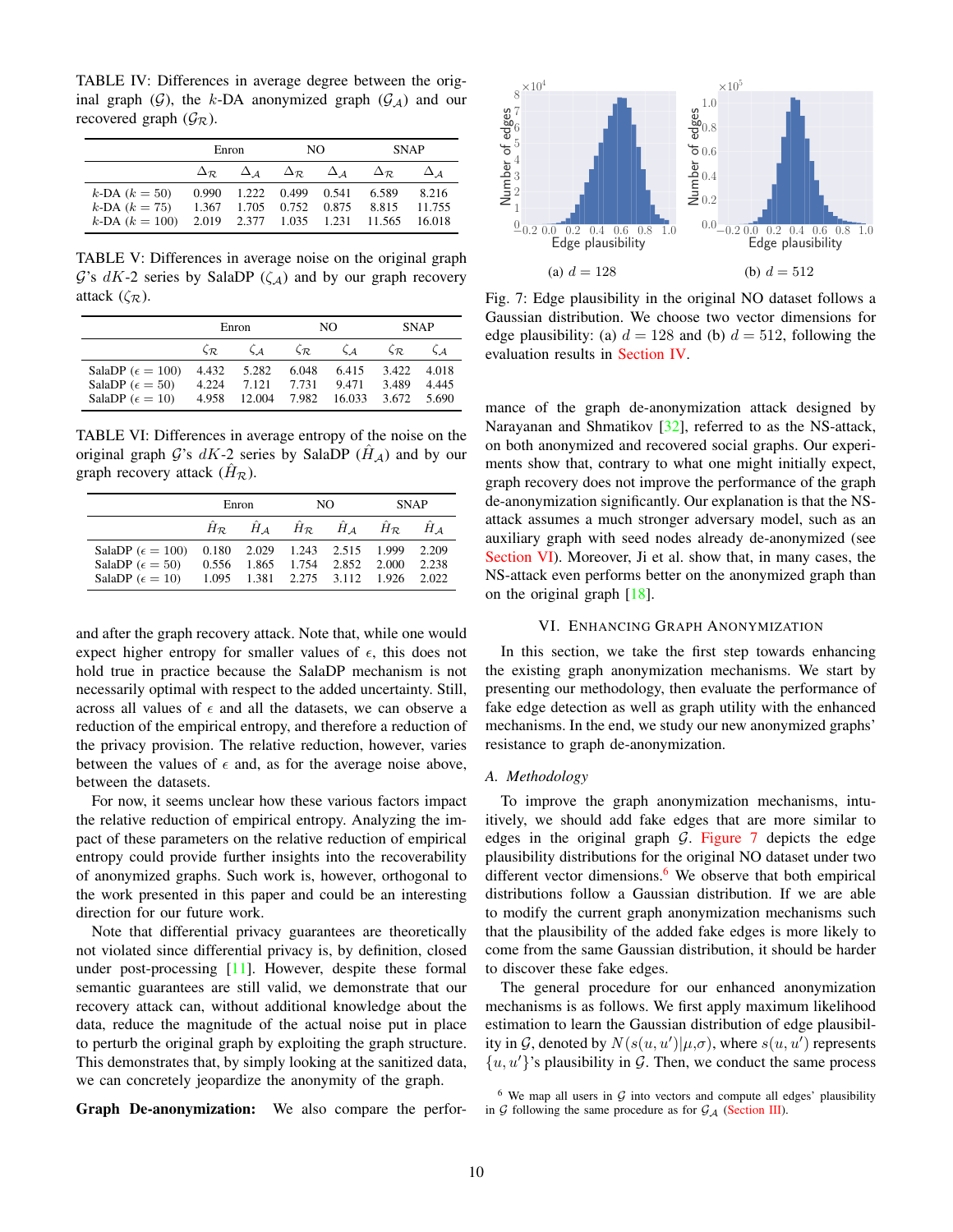<span id="page-10-1"></span>

Fig. 8: Plausibility distributions of fake and original edges in the NO dataset anonymized with our enhanced mechanisms. The result for  $k$ -DA ( $k = 100$ ) is depicted in [Figure 1b.](#page-1-0)

as in k-DA and SalaDP. A loop is performed through all the users and, in each iteration, if a user  $u$  needs  $m$  fake edges, we construct a candidate set  $\gamma(u)$  which includes all the potential users that could share a fake edge with  $u$  (following the original anonymization mechanisms' design). Different from the original approaches of  $k$ -DA and SalaDP for choosing m users out of  $\gamma(u)$ , we compute the plausibility between users in  $\gamma(u)$  and  $u$ ,<sup>[7](#page-10-0)</sup> represented as a set  $\lambda(u) = \{s(u, v)|v \in \gamma(u)\}.$ Then, for each plausibility  $s(u, v)$  in  $\lambda(u)$ , we calculate its density using the previously learned  $N(s(u, u') | \mu, \sigma)$ , and treat the density as the *weight* of the user v in  $\gamma(u)$ . Next, we perform a weighted sampling to choose m users out of  $\gamma(u)$ and add edges between these users and  $u$ . In the end, we obtain our new anonymized graph  $\mathcal{G}_\mathcal{F}$  under the enhanced mechanisms.

Note that, as presented in [Section II,](#page-2-0) for a user  $u$ , SalaDP chooses m users from  $\gamma(u)$  in a random manner, while k-DA picks the users with the highest residual degrees. However, the reason for k-DA to take this approach is to efficiently construct the anonymized graph. Through experiments, we discover that our enhanced  $k$ -DA can also build the anonymized graph in a similar time.

We emphasize that our enhanced mechanisms do not affect the privacy criteria of  $k$ -DA and SalaDP as they do not modify the privacy realization process of the original mechanisms. We will make the source code for the aforementioned enhanced versions of k-DA and SalaDP publicly available.

# *B. Evaluation*

**Fake Edge Detection:** After obtaining  $\mathcal{G}_\mathcal{F}$ , we perform the same process as in [Section III](#page-3-0) to compute the plausibility of all edges in  $G_F$ . Then, we calculate the AUC values when using plausibility to differentiate between fake and original edges in  $G_{\mathcal{F}}$ . The results are presented in [Table VII.](#page-11-0)

First of all, the AUC values drop in all cases compared to the results in [Figure 3.](#page-5-1) Especially for the  $k$ -DA-anonymized NO dataset ( $k = 50$ ), AUC drops by 35% to 0.628. This can be also observed from the histograms in [Figure 1b](#page-1-0) and [Figure 8:](#page-10-1) By plausibility, fake edges are hidden quite well among the original edges (compared to [Figure 1a](#page-1-0) and [Figure 6\)](#page-7-0). When applying our enhanced  $k$ -DA mechanism on SNAP, the AUC values drop, but less than for NO. This may be due to the dataset's small size  $(4,039 \text{ users})$  and the large k value, which

<span id="page-10-0"></span><sup>&</sup>lt;sup>7</sup>The plausibility is computed over users' vectors learned from  $\mathcal{G}$ .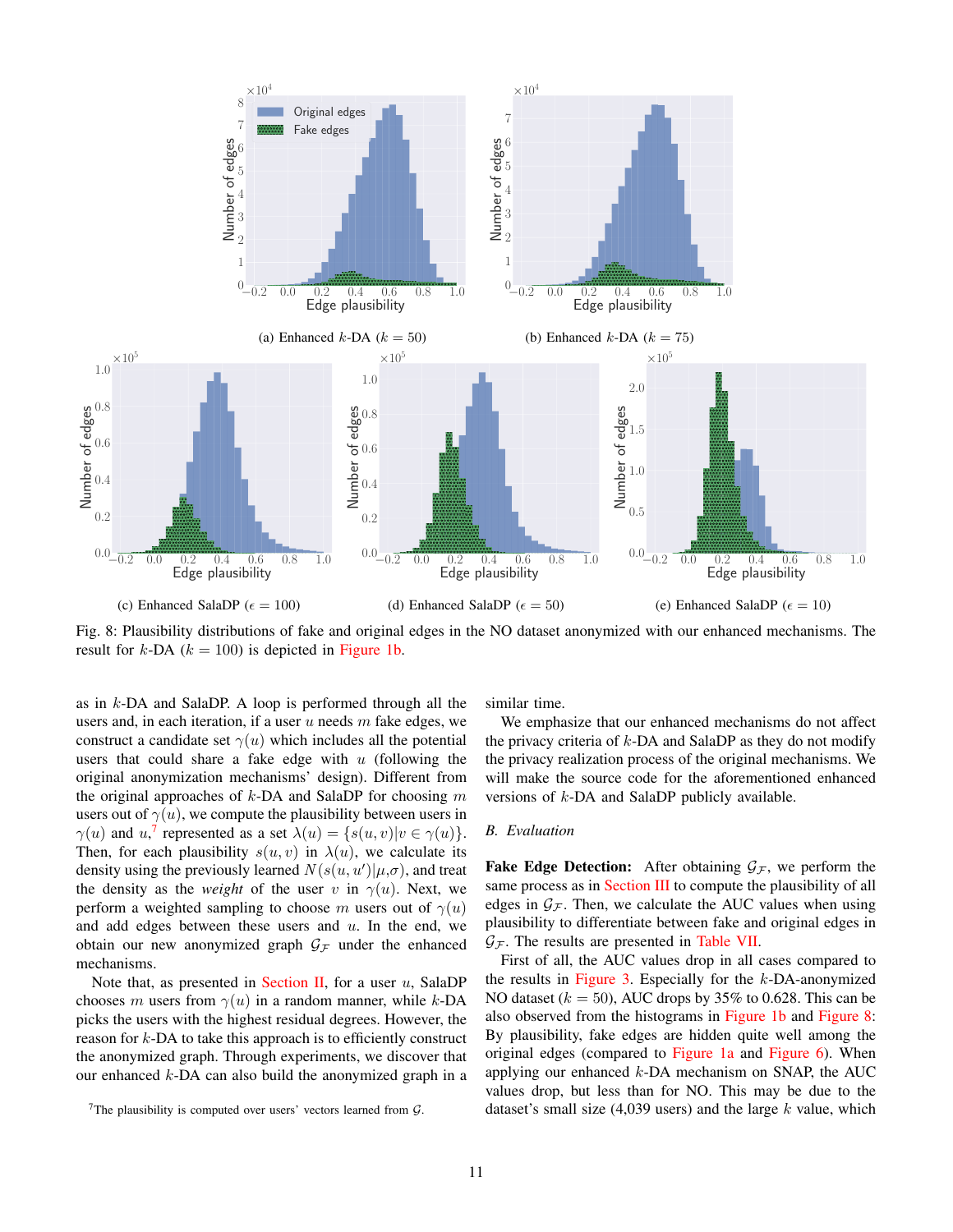<span id="page-11-3"></span><span id="page-11-0"></span>TABLE VII: [Higher is better] AUC scores for detecting fake edges for both enhanced k-DA and SalaDP on three different datasets.

|                             | Enron | NΟ    | <b>SNAP</b> |
|-----------------------------|-------|-------|-------------|
| $k$ -DA $(k = 50)$          | 0.677 | 0.628 | 0.939       |
| $k$ -DA $(k = 75)$          | 0.728 | 0.676 | 0.927       |
| $k$ -DA $(k = 100)$         | 0.753 | 0.702 | 0.896       |
| SalaDP ( $\epsilon = 100$ ) | 0.806 | 0.890 | 0.719       |
| SalaDP ( $\epsilon = 50$ )  | 0.794 | 0.895 | 0.723       |
| SalaDP ( $\epsilon = 10$ )  | 0.724 | 0.853 | 0.723       |

<span id="page-11-1"></span>TABLE VIII: [Higher is better] F1 scores for detecting fake edges using GMM and MAP estimate for both enhanced  $k$ -DA and SalaDP on three different datasets.

|                             | Enron | NO    | <b>SNAP</b> |
|-----------------------------|-------|-------|-------------|
| $k$ -DA $(k = 50)$          | 0.531 | 0.391 | 0.632       |
| $k$ -DA $(k = 75)$          | 0.428 | 0.433 | 0.609       |
| $k$ -DA $(k = 100)$         | 0.510 | 0.501 | 0.597       |
| SalaDP ( $\epsilon = 100$ ) | 0.422 | 0.370 | 0.515       |
| SalaDP ( $\epsilon = 50$ )  | 0.390 | 0.411 | 0.522       |
| SalaDP ( $\epsilon = 10$ )  | 0.439 | 0.527 | 0.490       |

<span id="page-11-2"></span>

Fig. 9: Comparing the utility of our enhanced mechanism  $(\mathcal{G}_{\mathcal{F}})$  to the original mechanism  $(\mathcal{G}_{\mathcal{A}})$  for different datasets and metrics. Any point above the diagonal indicates better utility of our anonymized graph. The x-axis is the cosine similarity of  $\mathcal{G}_{\mathcal{A}}$  to the original graph  $\mathcal{G}$ , and the y-axis analogue for  $\mathcal{G}_{\mathcal{F}}$ .

leads to a large number of fake edges. On the other hand, the performance decrease for SalaDP-anonymized datasets is smaller, but still significant.

Moreover, we discover from [Figure 1b](#page-1-0) and [Figure 8](#page-10-1) that the two Gaussian distributions of  $\mathcal{G}_\mathcal{F}$  for k-DA and SalaDP largely overlap (see [Figure 1a](#page-1-0) and [Figure 6](#page-7-0) for comparison). This indicates that the Gaussian mixture model approach described in [Section IV](#page-4-0) cannot perform effective fake edge detection. For instance, our experiments with the GMM approach only achieve around 0.37 F1 score for SalaDP ( $\epsilon = 100$ ) on the NO dataset, which represents a 50% performance drop (see [Table VIII\)](#page-11-1).

It is worth noting that all the edges added by our enhanced anonymization mechanisms still have relatively smaller plausibility than the original edges. Given that our weighted sampling follows the original edges' plausibility distribution in  $G$ , this implies that not many potential fake edges are normal with respect to plausibility. We conclude that it is non-trivial to create fake edges totally indistinguishable from original edges.

Graph Utility: The main motivation for OSNs to share their graph data is to allow third parties to conduct research or build commercial applications. Therefore, a graph anonymization mechanism needs to take into account graph utility, i.e., how well the anonymized graph preserves the structural properties of the original graph. To show that our enhanced mechanisms outperform the current anonymization mechanisms, we also evaluate  $G_F$ 's utility.

There exist many graph properties that can be used to evaluate graph utility  $[12]$ ,  $[24]$ ,  $[18]$ . For the sake of conciseness, we focus on three of them including degree distribution, eigencentrality, and triangle count. The degree distribution represents the proportion of users with a certain degree for all possible degrees. Eigencentrality evaluates the influence/importance of each user in a graph. It assigns a centrality score for each user based on the eigenvector of the graph's adjacency matrix. Triangle count summarizes the number of triangles each user belongs to in a graph which reflects the graph connectivity [\[24\]](#page-13-29). We compute the three properties for  $G, G_A$ , and  $G_F$ , and calculate the cosine similarity between G's and  $\mathcal{G}_A$ 's properties as well as between G's and  $\mathcal{G}_F$ 's properties. Higher similarity naturally implies better utility.

[Figure 9](#page-11-2) presents the results. We first observe a strong similarity between  $\mathcal{G}_{\mathcal{F}}$  and  $\mathcal{G}$  for all graph properties, i.e.,  $\mathcal{G}_{\mathcal{F}}$  preserves high utility. For instance, the cosine similarity for triangle count is above 0.86 in most of the cases. Meanwhile, the lowest cosine similarity (degree distribution) is still approaching 0.7 when applying enhanced k-DA ( $k = 100$ ) to SNAP.

More importantly, we observe that  $\mathcal{G}_\mathcal{F}$  preserves better graph utility than  $G_A$  (almost all points in [Figure 9](#page-11-2) are above the diagonal). For instance, the eigencentrality's cosine similarity between  $G_F$  and G is 0.985 while the similarity between  $G_A$  and G is only 0.836 for the k-DA-anonymized NO dataset ( $k = 50$ ). This is because the fake edges added by our enhanced mechanisms are more structurally similar to the original edges, thus preserving better utility.

Graph De-anonymization: Next, we investigate the performance of graph de-anonymization on graphs generated by our enhanced mechanisms. We concentrate on the NS-attack [\[32\]](#page-13-15) due to its superior performance over others [\[18\]](#page-13-14). The NSattack assumes that the adversary knows an *auxiliary graph* with all nodes' identities. Her goal is to map each node in the auxiliary graph to the node representing the same user in an anonymized *target graph*. Correctly matched nodes are thus successfully de-anonymized in the target graph. To ease this matching, the NS-attack assumes that the adversary has prior knowledge of some correctly matched nodes, namely the *seed nodes*. The attack then starts from these seeds to de-anonymize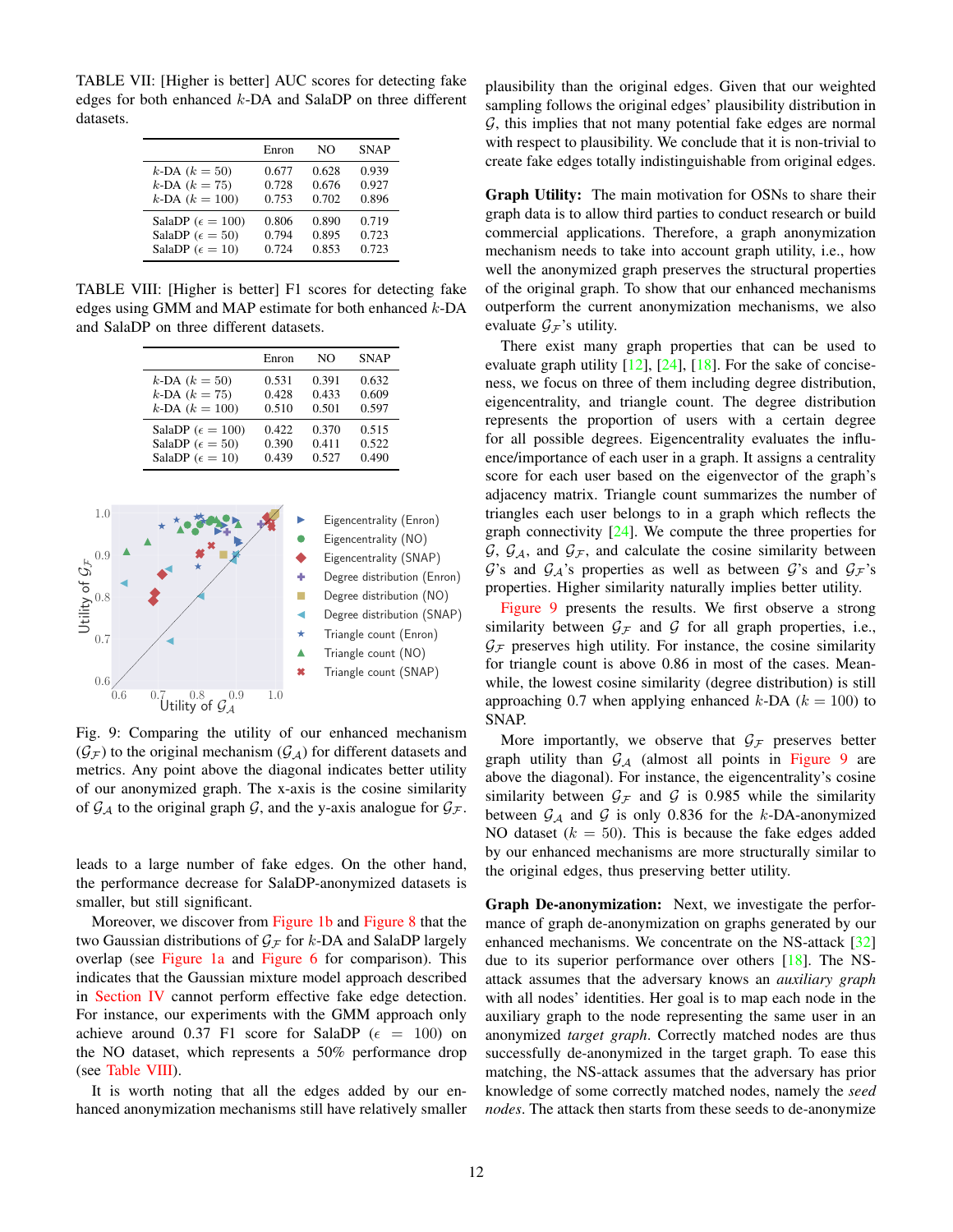<span id="page-12-5"></span><span id="page-12-3"></span>TABLE IX: De-anonymization prevention of our enhanced mechanism  $(\mathcal{G}_{\mathcal{F}})$  and the original mechanism  $(\mathcal{G}_{\mathcal{A}})$ . [Lower is better] Number of nodes the NS-attack can correctly deanonymize. Best scores are in bold.

|                             | Enron |                   | NO    |                   | <b>SNAP</b> |            |
|-----------------------------|-------|-------------------|-------|-------------------|-------------|------------|
|                             | $G_A$ | $G_{\mathcal{F}}$ | $G_A$ | $G_{\mathcal{F}}$ | $G_A$       | $g_{\tau}$ |
| $k$ -DA $(k = 50)$          | 307   | 289               | 759   | 532               | 328         | 303        |
| $k$ -DA $(k = 75)$          | 309   | 270               | 689   | 508               | 294         | 234        |
| $k$ -DA $(k = 100)$         | 302   | 256               | 580   | 491               | 274         | 208        |
| SalaDP ( $\epsilon = 100$ ) | 265   | 255               | 470   | 396               | 378         | 342        |
| SalaDP ( $\epsilon = 50$ )  | 243   | 225               | 291   | 2.77              | 370         | 290        |
| SalaDP ( $\epsilon = 10$ )  | 236   | 207               | 233   | 208               | 376         | 267        |

<span id="page-12-4"></span>

Fig. 10: [Higher is better] Gain in anonymity with respect to the reduction of the number of correctly de-anonymized nodes by the NS-attack between using our enhanced mechanism versus the original mechanism.

more nodes by propagating throughout the whole anonymized graph.

We use  $\mathcal{G}_A$  and  $\mathcal{G}_F$  as the target graphs, respectively, and sample a subgraph from the original graph  $G$  containing all edges among  $25\%$  randomly selected nodes in  $G$  as the auxiliary graph. Moreover, we choose the 200 nodes with the highest degrees from the auxiliary graph as our seeds.<sup>[8](#page-12-2)</sup> For evaluation, we concentrate on correctly and wrongly deanonymized users.

[Table IX](#page-12-3) shows the results. First of all, the number of correctly de-anonymized nodes by the NS-attack is reduced in all cases thanks to our enhanced mechanisms. [Figure 10](#page-12-4) further depicts the anonymity gain, i.e., the performance drop with respect to the correctly de-anonymized nodes. We see that the NS-attack de-anonymizes almost 30% fewer nodes on the enhanced  $k$ -DA-anonymized ( $k$ =50) NO dataset. We also notice from [Table IX](#page-12-3) that our enhanced mechanisms reduce the total number of nodes that the NS-attack de-anonymizes (both correct and wrong ones). This indicates that the NS-attack's ability to propagate also degrades in graphs anonymized by our enhanced mechanisms.

# VII. RELATED WORK

<span id="page-12-0"></span>Various graph anonymization mechanisms have been proposed in the literature [\[26\]](#page-13-7), [\[52\]](#page-14-7), [\[17\]](#page-13-30), [\[8\]](#page-13-31), [\[53\]](#page-14-12), [\[46\]](#page-14-13), [\[9\]](#page-13-32), [\[36\]](#page-14-14),  $[48]$ ,  $[49]$ ,  $[31]$ . One class of these mechanisms follows the concept of  $k$ -anonymity. Liu and Terzi  $[26]$  propose the first approach in this direction, i.e.,  $k$ -DA, which we concentrate on in this paper. Meanwhile, Zhou and Pei [\[52\]](#page-14-7) propose k-neighborhood anonymity, where each user in the anonymized graph shares the same neighborhood, i.e., the subsocial network among her friends, with at least  $k - 1$  other users. The authors adopt minimum BFS coding to represent each user's neighborhood, then rely on a greedy match to realize k-neighborhood anonymity.

Another class of graph anonymization mechanisms is inspired by differential privacy. Besides SalaDP, multiple solutions have been proposed [\[36\]](#page-14-14), [\[48\]](#page-14-15), [\[49\]](#page-14-4). For instance, Wang and Wu  $[48]$  present a 2K-graph generation model to achieve differential privacy, where noise is added based on smooth sensitivity. Xiao et al. [\[49\]](#page-14-4) encode users' connection probabilities with a hierarchical random graph model, and perform Markov chain Monte Carlo to sample a possible graph structure from the model while enforcing differential privacy. Besides the above, other graph anonymization techniques include [\[17\]](#page-13-30), [\[8\]](#page-13-31), [\[31\]](#page-13-8).

Due to space constraints, we only consider the two most widely known anonymization mechanisms, i.e., k-DA and SalaDP. In the future, we plan to apply our approach to more anonymization mechanisms.

Besides anonymization, graph de-anonymization has been extensively studied as well. Backstrom et al. are among the first to de-anonymize users in a naively anonymized social graph [\[5\]](#page-13-6). The attack of Narayanan and Shmatikov is essentially a framework  $[32]$ , based on which multiple approaches have been proposed  $[43]$ ,  $[19]$ ,  $[33]$ ,  $[42]$ . We emphasize that graph de-anonymization is orthogonal to our graph recovery attack. First of all, graph de-anonymization attacks aim to identify users in an anonymized graph while our graph recovery aims to find fake added edges. As shown in [Section V,](#page-8-0) our graph recovery can degrade anonymized graphs' privacy guarantees. The reason our graph recovery cannot increase the performance of graph de-anonymization (in our case, of the NS-attack), is that most of the graph deanonymization attacks assume a much stronger attack model than those considered in graph anonymization mechanisms. Therefore, we propose privacy loss metrics tailored to k-DA and SalaDP, which we believe are more appropriate. Moreover, we show that our enhanced anonymization mechanisms that are inspired by our graph recovery attack significantly reduce the success rate of graph de-anonymization.

#### VIII. CONCLUSION

<span id="page-12-1"></span>In this paper, we identify a fundamental vulnerability of the existing graph anonymization mechanisms which do not take into account key structural characteristics of a social graph when adding fake edges to it. We propose an edge plausibility metric based on graph embedding that enables

<span id="page-12-2"></span><sup>&</sup>lt;sup>8</sup>We tried other sampling approaches for seed nodes, but did not observe significant performance differences.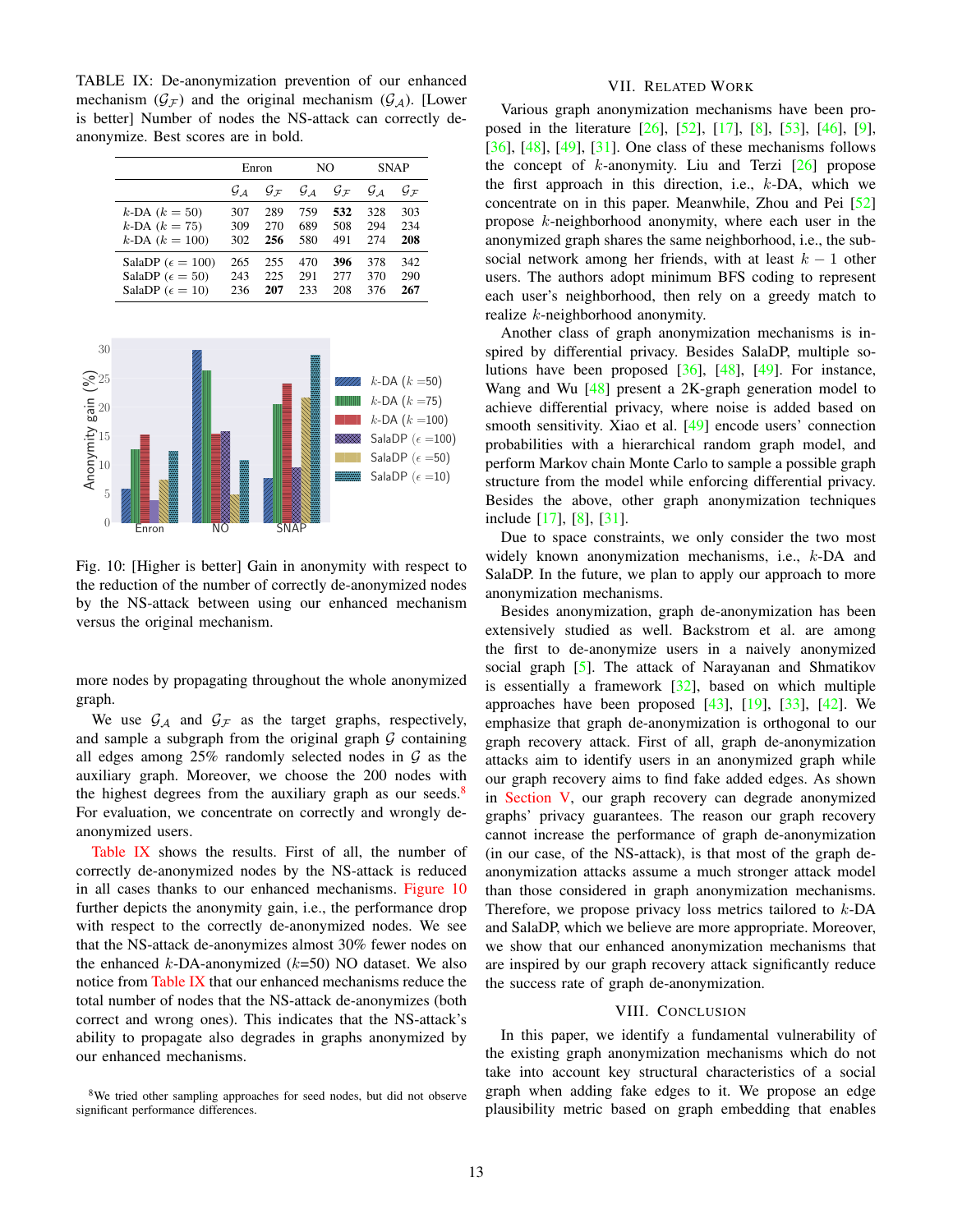us to exploit this weakness in order to identify fake edges. Extensive experiments show that, using this metric, we are able to recover the original graph from an anonymized graph to a large extent. Our graph recovery also results in significant privacy damage to the original anonymization mechanisms. To mitigate this weakness, we propose enhancement over the existing anonymization mechanisms. Our experiments show that our enhanced mechanisms significantly reduce the performance of our graph recovery attack, increase graph deanonymization resistance, and at the same time provide better graph utility.

#### ACKNOWLEDGMENT

We thank the anonymous reviewers, and our shepherd, Anupam Das, for their helpful feedback and guidance.

#### **REFERENCES**

- <span id="page-13-22"></span>[1] L. A. Adamic and E. Adar, "Friends and Neighbors on the Web," *Social Networks*, 2003. [5](#page-4-4)
- <span id="page-13-17"></span>[2] L. M. Aiello and N. Barbieri, "Evolution of Ego-networks in Social Media with Link Recommendations," in *Proceedings of the 2017 ACM International Conference on Web Search and Data Mining (WSDM)*. ACM, 2017, pp. 111–120. [4](#page-3-4)
- <span id="page-13-26"></span>[3] M. Backes, P. Berrang, A. Hecksteden, M. Humbert, A. Keller, and T. Meyer, "Privacy in Epigenetics: Temporal Linkability of MicroRNA Expression Profiles," in *Proceedings of the 2016 USENIX Security Symposium (USENIX Security)*. USENIX, 2016, pp. 1223–1240. [6](#page-5-2)
- <span id="page-13-4"></span>[4] M. Backes, M. Humbert, J. Pang, and Y. Zhang, "walk2friends: Inferring Social Links from Mobility Profiles," in *Proceedings of the 2017 ACM SIGSAC Conference on Computer and Communications Security (CCS)*. ACM, 2017, pp. 1943–1957. [1,](#page-0-0) [4,](#page-3-4) [5,](#page-4-4) [6](#page-5-2)
- <span id="page-13-6"></span>[5] L. Backstrom, C. Dwork, and J. Kleinberg, "Wherefore Art Thou R3579X? Anonymized Social Networks, Hidden Patterns, and Structural Steganography," in *Proceedings of the 2007 International Conference on World Wide Web (WWW)*. ACM, 2007, pp. 181–190. [1,](#page-0-0) [13](#page-12-5)
- <span id="page-13-16"></span>[6] L. Backstrom and J. Leskovec, "Supervised Random Walks: Predicting and Recommending Links in Social Networks," in *Proceedings of the 2011 ACM International Conference on Web Search and Data Mining (WSDM)*. ACM, 2011, pp. 635–644. [4](#page-3-4)
- <span id="page-13-3"></span>[7] G. Beigi and H. Liu, "Privacy in Social Media: Identification, Mitigation and Applications," *CoRR abs/1808.02191*, 2018. [1](#page-0-0)
- <span id="page-13-31"></span>[8] S. Bhagat, G. Cormode, B. Krishnamurthy, and D. Srivastava, "Classbased Graph Anonymization for Social Network Data," *Proceedings of the VLDB Endowment*, 2009. [13](#page-12-5)
- <span id="page-13-32"></span>[9] J. Cheng, A. W. chee Fu, and J. Liu, "K-Isomorphism: Privacy Preserving Network Publication against Structural Attacks," in *Proceedings of the 2010 ACM SIGMOD International Conference on Management of Data (SIGMOD)*. ACM, 2010, pp. 459–470. [13](#page-12-5)
- <span id="page-13-1"></span>[10] E. Cho, S. A. Myers, and J. Leskovec, "Friendship and Mobility: User Movement in Location-based Social Networks," in *Proceedings of the 2011 ACM Conference on Knowledge Discovery and Data Mining (KDD)*. ACM, 2011, pp. 1082–1090. [1](#page-0-0)
- <span id="page-13-10"></span>[11] C. Dwork and A. Roth, "The Algorithmic Foundations of Differential Privacy," *Foundations and Trends in Theoretical Computer Science*, 2014. [1,](#page-0-0) [10](#page-9-6)
- <span id="page-13-28"></span>[12] D. Easley and J. Kleinberg, *Networks, Crowds, and Markets: Reasoning About a Highly Connected World*. Cambridge University Press, 2010. [12](#page-11-3)
- <span id="page-13-24"></span>[13] M. Fredrikson, E. Lantz, S. Jha, S. Lin, D. Page, and T. Ristenpart, "Privacy in Pharmacogenetics: An End-to-End Case Study of Personalized Warfarin Dosing," in *Proceedings of the 2014 USENIX Security Symposium (USENIX Security)*. USENIX, 2014, pp. 17–32. [5](#page-4-4)
- <span id="page-13-13"></span>[14] A. Grover and J. Leskovec, "node2vec: Scalable Feature Learning for Networks," in *Proceedings of the 2016 ACM Conference on Knowledge Discovery and Data Mining (KDD).* ACM, 2016, pp. 855-864. [1,](#page-0-0) [4](#page-3-4)
- <span id="page-13-23"></span>[15] I. Hagestedt, Y. Zhang, M. Humbert, P. Berrang, H. Tang, X. Wang, and M. Backes, "MBeacon: Privacy-Preserving Beacons for DNA Methylation Data," in *Proceedings of the 2019 Network and Distributed System Security Symposium (NDSS)*. Internet Society, 2019. [5](#page-4-4)
- <span id="page-13-18"></span>[16] W. L. Hamilton, Z. Ying, and J. Leskovec, "Inductive Representation Learning on Large Graphs," in *Proceedings of the 2017 Annual Conference on Neural Information Processing Systems (NIPS)*. NIPS, 2017, pp. 1025–1035. [4](#page-3-4)
- <span id="page-13-30"></span>[17] M. Hay, G. Miklau, D. Jensen, D. Towsley, and P. Weis, "Resisting Structural Re-identification in Anonymized Social Networks," *Proceedings of the VLDB Endowment*, 2008. [13](#page-12-5)
- <span id="page-13-14"></span>[18] S. Ji, W. Li, P. Mittal, X. Hu, and R. Beyah, "SecGraph: A Uniform and Open-source Evaluation System for Graph Data Anonymization and De-anonymization," in *Proceedings of the 2015 USENIX Security Symposium (USENIX Security)*. USENIX, 2015, pp. 303–318. [2,](#page-1-1) [3,](#page-2-4) [5,](#page-4-4) [10,](#page-9-6) [12](#page-11-3)
- <span id="page-13-33"></span>[19] S. Ji, W. Li, M. Srivatsa, and R. Beyah, "Structural Data Deanonymization: Quantification, Practice, and Implications," in *Proceedings of the 2014 ACM SIGSAC Conference on Computer and Communications Security (CCS)*. ACM, 2014, pp. 1040–1053. [13](#page-12-5)
- <span id="page-13-9"></span>[20] S. Ji, P. Mittal, and R. Beyah, "Graph Data Anonymization, De-Anonymization Attacks, and De-Anonymizability Quantification: A Survey," *IEEE Communications Surveys & Tutorials*, 2016. [1](#page-0-0)
- <span id="page-13-25"></span>[21] J. Jia, A. Salem, M. Backes, Y. Zhang, and N. Z. Gong, "MemGuard: Defending against Black-Box Membership Inference Attacks via Adversarial Examples," in *Proceedings of the 2019 ACM SIGSAC Conference on Computer and Communications Security (CCS)*. ACM, 2019. [5](#page-4-4)
- <span id="page-13-5"></span>[22] J. Jia, B. Wang, L. Zhang, and N. Z. Gong, "AttriInfer: Inferring User Attributes in Online Social Networks Using Markov Random Fields," in *Proceedings of the 2017 International Conference on World Wide Web (WWW)*. ACM, 2017, pp. 1561–1569. [1](#page-0-0)
- <span id="page-13-2"></span>[23] D. Kempe, J. Kleinberg, and É. Tardos, "Maximizing the Spread of Influence through a Social Network," in *Proceedings of the 2003 ACM Conference on Knowledge Discovery and Data Mining (KDD)*. ACM, 2003, pp. 137–146. [1](#page-0-0)
- <span id="page-13-29"></span>[24] J. Leskovec, A. Rajaraman, and J. D. Ullman, *Mining of Massive Datasets*. Cambridge University Press, 2014. [12](#page-11-3)
- <span id="page-13-11"></span>[25] D. Liben-Nowell and J. Kleinberg, "The Link-prediction Problem for Social Networks," *Journal of the American Society for Information Science and Technology*, 2007. [1,](#page-0-0) [2,](#page-1-1) [4](#page-3-4)
- <span id="page-13-7"></span>[26] K. Liu and E. Terzi, "Towards Identity Anonymization on Graphs," in *Proceedings of the 2008 ACM SIGMOD International Conference on Management of Data (SIGMOD)*. ACM, 2008, pp. 93–106. [1,](#page-0-0) [2,](#page-1-1) [3,](#page-2-4) [13](#page-12-5)
- <span id="page-13-21"></span>[27] J. McAuley and J. Leskovec, "Learning to Discover Social Circles in Ego Networks," in *Proceedings of the 2012 Annual Conference on Neural Information Processing Systems (NIPS)*. NIPS, 2012, pp. 539–547. [5](#page-4-4)
- <span id="page-13-27"></span>[28] A. McGregor, I. Mironov, T. Pitassi, O. Reingold, K. Talwar, and S. Vadhan, "The Limits of Two-Party Differential Privacy," in *Proceedings of the 2010 Annual Symposium on Foundations of Computer Science (FOCS)*. IEEE, 2010, pp. 81–90. [9](#page-8-1)
- <span id="page-13-19"></span>[29] T. Mikolov, K. Chen, G. Corrado, and J. Dean, "Efficient Estimation of Word Representations in Vector Space," in *Proceedings of the 2013 International Conference on Learning Representations (ICLR)*, 2013. [4](#page-3-4)
- <span id="page-13-20"></span>[30] T. Mikolov, I. Sutskever, K. Chen, G. S. Corrado, and J. Dean, "Distributed Representations of Words and Phrases and their Compositionally," in *Proceedings of the 2013 Annual Conference on Neural Information Processing Systems (NIPS)*. NIPS, 2013, pp. 3111–3119. [4](#page-3-4)
- <span id="page-13-8"></span>[31] P. Mittal, C. Papamanthou, and D. Song, "Preserving Link Privacy in Social Network Based Systems," in *Proceedings of the 2013 Network and Distributed System Security Symposium (NDSS)*. Internet Society, 2013. [1,](#page-0-0) [3,](#page-2-4) [13](#page-12-5)
- <span id="page-13-15"></span>[32] A. Narayanan and V. Shmatikov, "De-anonymizing Social Networks," in *Proceedings of the 2009 IEEE Symposium on Security and Privacy (S&P)*. IEEE, 2009, pp. 173–187. [2,](#page-1-1) [10,](#page-9-6) [12,](#page-11-3) [13](#page-12-5)
- <span id="page-13-34"></span>[33] S. Nilizadeh, A. Kapadia, and Y.-Y. Ahn, "Community-enhanced Deanonymization of Online Social Networks," in *Proceedings of the 2014 ACM SIGSAC Conference on Computer and Communications Security (CCS)*. ACM, 2014, pp. 537–548. [13](#page-12-5)
- <span id="page-13-0"></span>[34] J.-P. Onnela, J. Saramäki, J. Hyvönen, G. Szabó, D. Lazer, K. Kaski, J. Kertész, and A.-L. Barabási, "Structure and Tie Strengths in Mobile Communication Networks," *Proceedings of the National Academy of Sciences*, 2007. [1](#page-0-0)
- <span id="page-13-12"></span>[35] B. Perozzi, R. Al-Rfou, and S. Skiena, "DeepWalk: Online Learning of Social Representations," in *Proceedings of the 2014 ACM Conference on Knowledge Discovery and Data Mining (KDD)*. ACM, 2014, pp. 701–710. [1,](#page-0-0) [2,](#page-1-1) [4](#page-3-4)